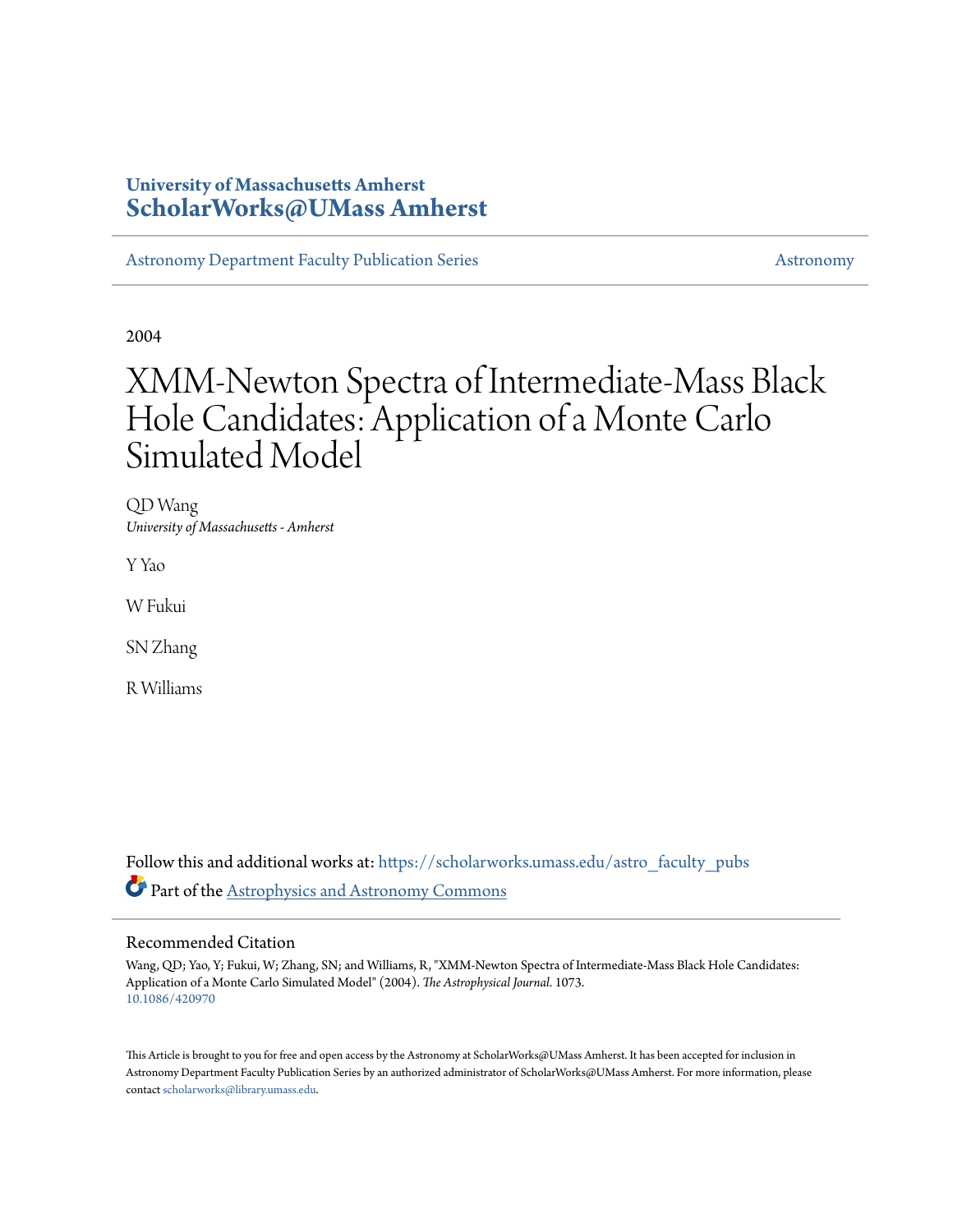# XMM-Newton Spectra of Intermediate-Mass Black Hole Candidates: Application of a Monte-Carlo Simulated Model

Q. Daniel Wang<sup>1</sup>, Yangsen Yao<sup>1</sup>, Wakako Fukui<sup>1</sup>, ShuangNan Zhang<sup>2</sup>, & Rosa Williams<sup>1,3</sup>

## ABSTRACT

We present a systematic spectral analysis of six ultraluminous X-ray sources (NGC1313 X-1/X-2, IC342 X-1, HoIX X-1, NGC5408 X-1 and NGC3628 X-1) observed with XMM-Newton Observatory. These extra-nuclear X-ray sources in nearby late-type galaxies have been considered as intermediate-mass black hole candidates. We have performed Monte-Carlo simulations of Comptonized multicolor black-body accretion disks. This unified and self-consistent spectral model assumes a spherically symmetric, thermal corona around each disk and accounts for the radiation transfer in the Comptonization. We find that the model provides satisfactory fits to the XMM-Newton spectra of the sources. The characteristic temperatures of the accretion disks  $(T_{in})$ , for example, are in the range of ∼ 0.05 − 0.3 keV, consistent with the intermediate-mass black hole interpretation. We find that the black hole mass is typically about a few times  $10^3$  M<sub>☉</sub> and has an accretion rate  $\sim 10^{-6} - 10^{-5}$  M<sub>☉</sub> yr<sup>-1</sup>. For the spectra considered here, we find that the commonly used multi-color black-body accretion disk model with an additive power law component, though not physical, provides a good mathematical approximation to the Monte-Carlo simulated model. However, the latter model provides additional constraints on the properties of the accretion systems, such as the disk inclination angles and corona optical depths.

Subject headings: galaxies: general — galaxies: individual (NGC 1313, IC342, HoIX, NGC 5408 and NGC 628) — X-rays: general — X-rays: galaxies

#### 1. Introduction

Probably the most exciting recent development in the field of black hole (BH) study is the discovery of numerous candidates for intermediate-mass BHs (IMBHs) with masses in

<sup>1</sup>Department of Astronomy, University of Massachusetts, Amherst, MA 01003

<sup>2</sup>Department of Physics, University of Alabama, Huntsville, AL 35899

<sup>3</sup>Department of Astronomy, University of Illinois, Urbana, IL 61801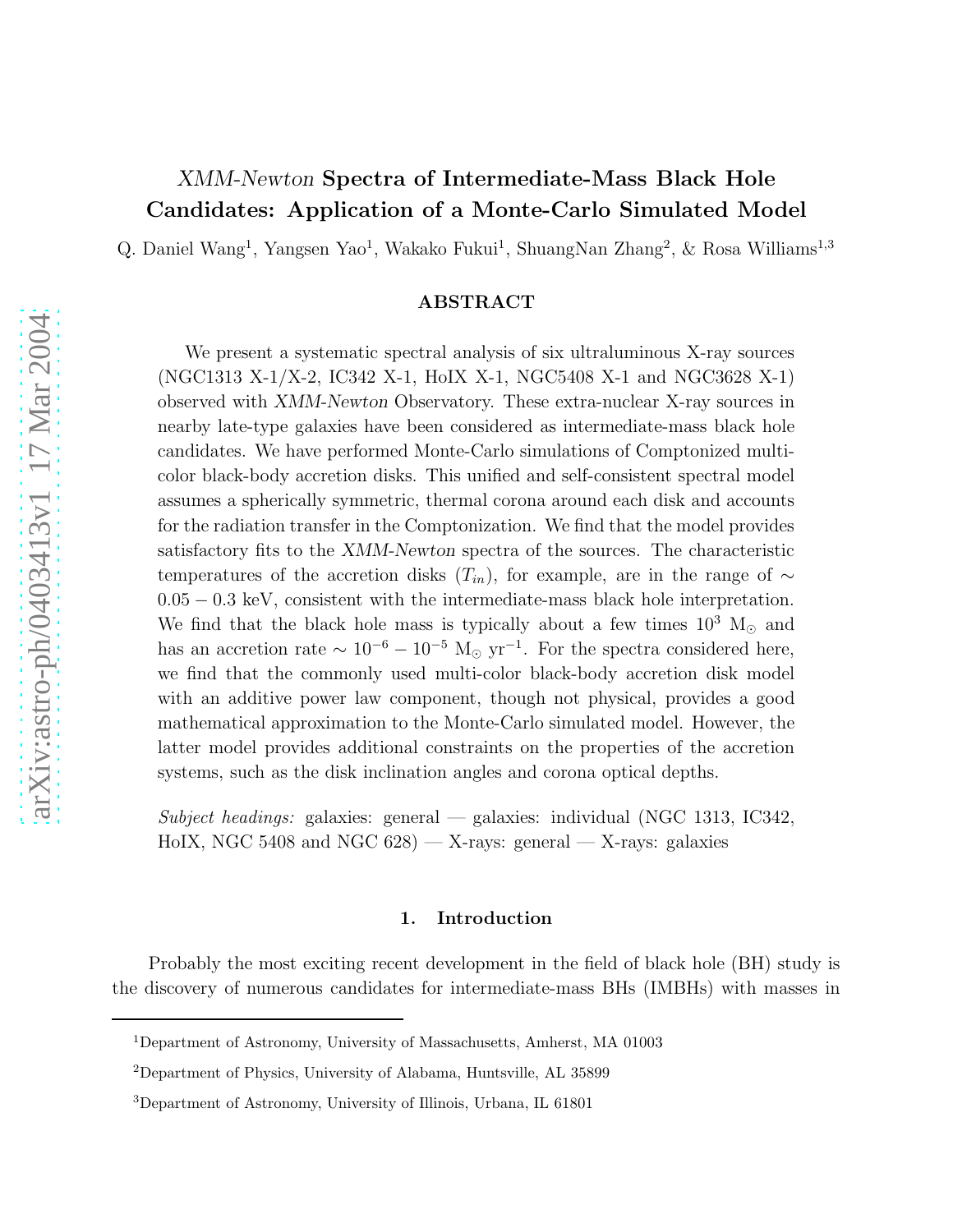the range of  $\sim 10^2 - 10^5 M_{\odot}$  (see Miller & Colbert 2003 for a recent review). The presence of such BHs was first proposed to explain ultraluminous X-ray sources (ULXs), defined as point-like extra-nuclear X-ray sources observed in nearby galaxies and with inferred isotropic X-ray luminosities in excess of 10<sup>39</sup> erg s<sup>-1</sup>, about an order of magnitude greater than the Eddington limit of a solar mass object (e.g., Fabbiano 1989; Colbert & Mushotzky 1999; Miller et al. 2003a,b; Strohmayer & Mushotzky 2003). While unambiguous detections of individual IMBHs currently do not exist, there are observational hints from studies of microlensing events, globular clusters, and centers of nearby galaxies (van der Marel 2003 and references therein). Although ULXs actually represent a heterogeneous population, a majority of them are likely to be accreting BHs. The controversy is centered on the X-ray emission mechanisms and on the masses of the BHs (e.g., Makishima et al. 2000; King et al. 2001; Begelman 2002).

The IMBH interpretation, though probably the most straightforward and exciting, has serious difficulties (e.g., King et al. 2001; Kubota et al. 2002). In addition to their high X-ray luminosities, many ULXs show convex-shaped spectra, especially in the energy band  $\lesssim$  a few keV. Such spectra are characteristic of the "soft state" of accreting BH binaries and are often approximated by black-body-like models such as the multi-color disk model (MCD; diskbb in the XSPEC spectral analysis software package (Arnaud 1996; e.g., Makishima et al. 1986). In the MCD model, each annulus of the axis-symmetric optically-thick accretion is assumed to radiate as a blackbody with a radius-dependent temperature. The characteristic temperature  $T_{in}$  of the innermost portion of the disk is  $\propto (\dot{M}/M)^{1/4}$ , where M and  $\dot{M}$ are the BH mass and the accretion mass rate. However,  $T_{in}$  inferred from the model fit is almost always too high for the required high mass, assuming the Eddington limit on  $\dot{M}$ . Equivalently, the inner disk radius  $R_{in}$  is much smaller than the last stable orbit for a nonspin BH. Even more disturbing is that the inferred value of  $R_{in}$  is sometimes found to be time-variable, in contrast to the soft-state of confirmed BH X-ray binaries, where  $R_{in}$  is approximately constant for each source.

Furthermore, it has been shown recently that many X-ray spectra of ULXs cannot be satisfactorily described by a single MCD model, especially in observations with good counting statistics and with a broad energy coverage (e.g., Miller et al. 2003a,b). The usual practice is then to fit such a spectrum with an additive combination of an MCD and a power law (PL; e.g, Miller 2003a,b; Cropper et al. 2003). The requirement of this latter component, which often becomes important at energies  $\gtrsim$  a few keV and may extend up to 200 keV as indicated by stellar mass BH systems, suggests that a high temperature electron cloud (corona) exists around an accretion disk, producing inverse-Compton scattering of the disk photons (e.g., Kubota et al. 2002; Page et al. 2003). A spectral fit with this additive, phenomenological model combination typically leads to an acceptable fit and a much lower (apparently more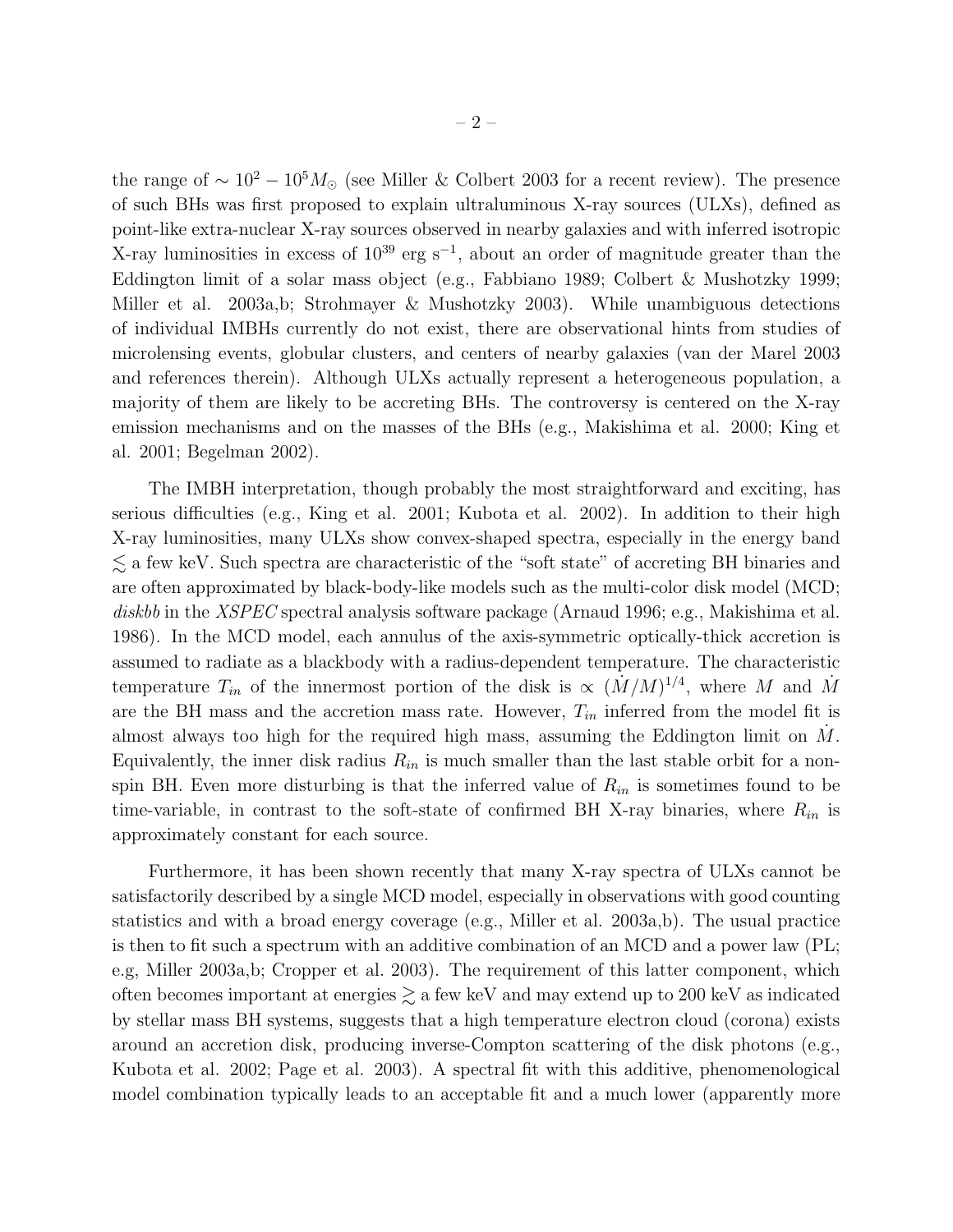reasonable) disk temperature. Nevertheless, the model is over-simplified in the following two aspects:

First, the extension of the power-law component straight to the low-energy limit of the spectrum is nonphysical. Because the power-law component is assumed to mimic the effect of the inverse Compton scattering, a low-energy cutoff as in the MCD component must be present in the Comptonized component (see also Page et al. 2003). Neglecting this lowenergy cutoff could mis-characterize the spectral shape of the MCD component and could lead to an artificially high absorption in spectral fitting.

Second, the additive combination of the MCD and the PL components does not account for the radiative transfer process or the removal of photons from the MCD component to the Comptonized component. Furthermore, this process depends on both disk photon and corona electron energies. Therefore, one may not, in general, directly take the MCD normalization derived from the spectral model fitting to infer the inner disk radius or the BH mass, as realized by some authors (e.g., Kubota, Makishima & Ebisawa 2001). Otherwise, the inferred (but probably nonphysical) inner disk radius, for example, may appear to vary significantly when an accretion system changes from its hard state to its soft state or vice versa, as in XTE J2012+381 (Campana et al. 2002).

These oversimplifications in the MCD+PL model certainly obscure the physical dependence of the Comptonization on the corona and disk properties, and could also seriously affect the inference of accretion disk parameters.

Yao et al. (2003, hereafter Paper I) have recently developed a Comptonized multi-color disk (CMCD) model. They use Monte-Carlo simulations to directly generate the Comptonized X-ray spectra, removing the above mentioned over-simplifications and avoiding the complications of using the two (unrelated)-component model and then trying to correct for various radiative transfer effects. While the MCD model is still used to describe the accretion disk emission, the Comptonized radiation is no longer an independent component. This self-consistent treatment thus provides a new tool to constrain the physical properties of the corona and to study its relationship to the accretion disk. But most importantly, the model enables us to recover the same original disk flux in a spectral fit, which is essential to a reliable mass estimate of the putative BH.

In the present work, we apply the CMCD model to the analysis of XMM-Newton spectra of six ULXs which have been suggested as IMBH candidates. Our main objectives are to check whether or not the CMCD model provides an adequate spectral description of these sources and to see what potential new insights we may gain from such an application. The sources and data are described in §2, whereas the implementation of the model for this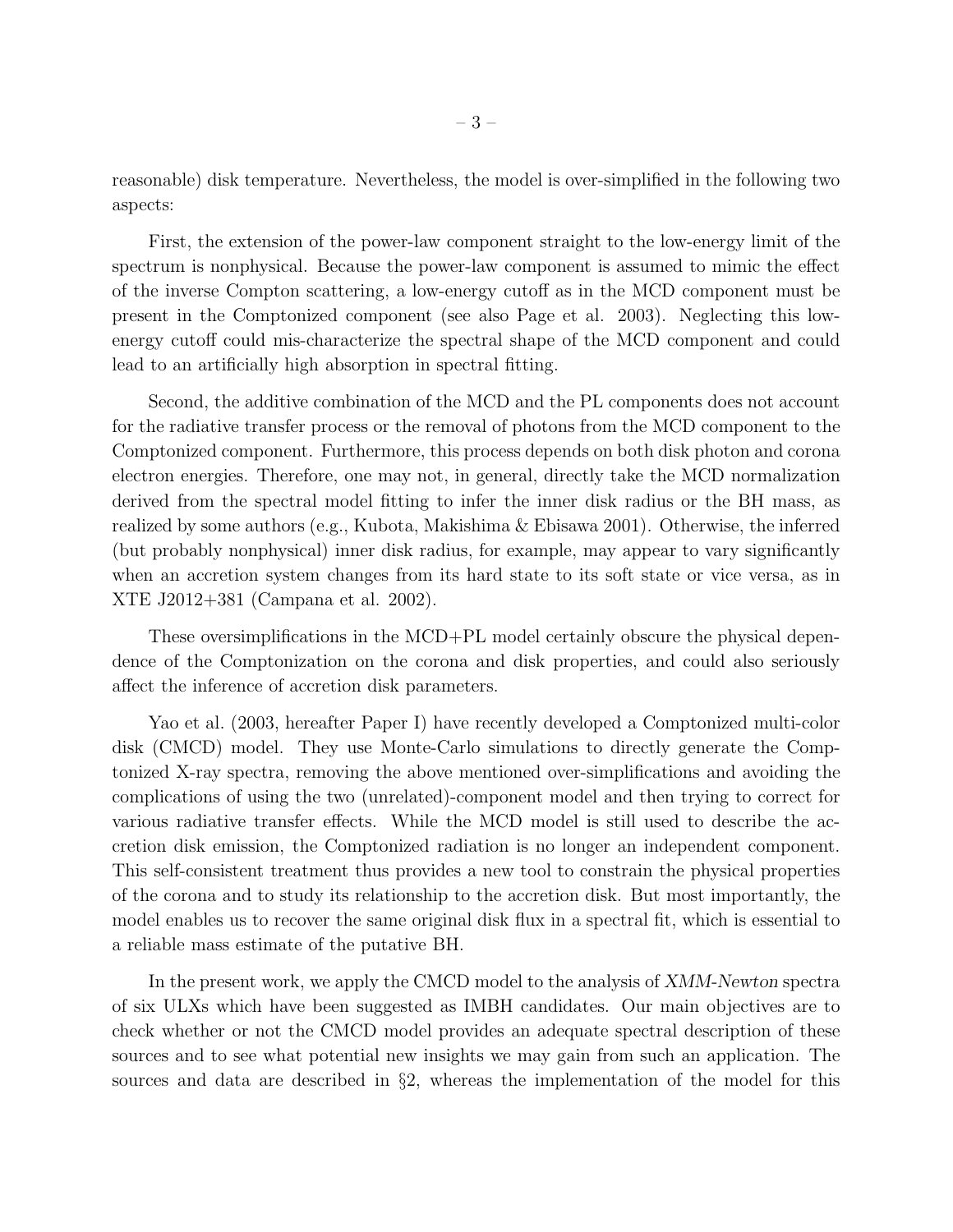application is discussed in §3, which also includes a summary of various corrections required to infer BH masses from the present model fits. We also test the PL, MCD, and MCD+PL models and compare them with the CMCD model. We present the results of our spectral fits in §4 and discuss the implications and conclusions in §5.

#### 2. Selected ULXs and XMM-Newton Data

For our initial application of the CMCD model to the IMBH candidates, we concentrate on XMM-Newton X-ray observations of six previous known ULXs in nearby galaxies ( $D \lesssim 10$ Mpc; Table 1). The moderate spatial resolution of XMM-Newton observations (e.g., FWHM  $\sim 6''$  at 1 keV) is sufficient to isolate the emission from these individual ULXs in the galaxies. Compared to similar Chandra observations, XMM-Newton observations typically had substantially higher sensitivities and covered a broader energy range (0.2–15 keV), particularly important for constraining the Comptonization-related parameters. If these ULXs are indeed accreting IMBHs, they should then have lower  $T_{in}$  values than those of stellar mass BH systems (if the effect of BH spins is not important). The corresponding spectral shift of the disk emission to lower energies increases the importance of the Comptonized component in the XMM-Newton energy range. Therefore, XMM-Newton data alone may allow us to constrain simultaneously both the disk emission and the effect of the Comptonization.

Table 1 lists our selected sources with salient parameters of the host galaxies and the corresponding XMM-Newton observations. These six sources are located in five galaxies; each with exposure longer than 10 ksec for good counting statistics. The source positions and their offsets from galactic nuclei are listed in Table 2. All these ULXs are "persistent" sources and have been studied previously based on the data from ASCA, Chandra , and/or XMM-Newton.

We obtained the X-ray data from the XMM-Newton Science Archive and used the Standard Analysis System (SAS version 5.4.1, 2003) for data reduction, following the procedure described in the ABC guide for XMM-Newton Data Analysis (version 1.3, 2002). We checked light curves of individual observations and filtered out time intervals with significant contamination from soft background flares. The final effective live-time for each dataset is included in Table 1. We utilized imaging data from all three X-ray detectors: the European Photon Imaging Cameras (EPIC): MOS-1, MOS-2, and PN. The XMM-Newton observations of the four sources, NGC1313 X-1/X-2, IC 342 X-1, and HoIX (HolmbergIX) X-1 (sometimes referred as M81 X-9) have been reported previously, although not all of the data were used in individual studies. Observations for both NGC5408 X-1 and NGC3628 X-1 are presented here for the first time. The following is a brief summary of key results from existing work: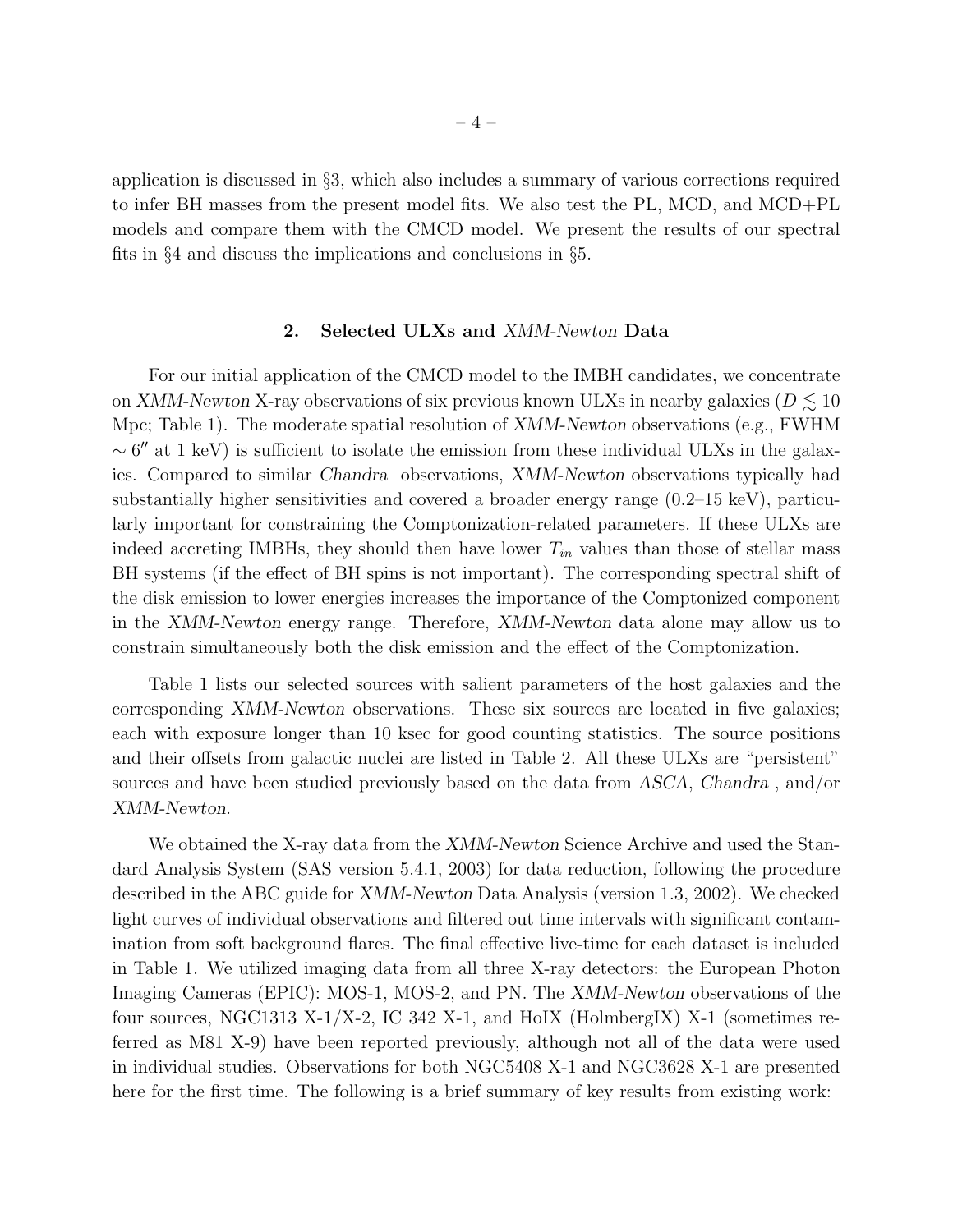- NGC1313 X-1/X-2: These two ULXs have been studied by Miller et al. (2003a,b), based on the XMM-Newton MOS and PN observations, separately. From various acceptable additive two-component models, chiefly MCD+PL, they infer  $T_{in} \sim 0.15$ keV for X-1 and 0.16 keV for X-2. These inferred low disk temperatures have been used as the key evidence for the consistency with the IMBH scenario. Several ROSAT HRI observations of these two sources show variability on the order of a factor  $\sim 2$ (Colbert & Ptak 2002). X-1 has a radio counterpart with a luminosity of  $\sim 10^{35}$  erg s<sup>-1</sup> (Colbert et al. 1995). An optical counterpart with R magnitude of 21.6 to X-2 has been reported by Zampieri et al. (2003). Both sources are associated with  $H\alpha$  nebulae (Pakull & Mirioni 2003).
- IC342 X-1: This is one of the most intensively studied ULXs and has shown strong variability over the years. For example, its luminosity in 0.5 - 10 keV band was  $1.3\times10^{40}$  erg s<sup>-1</sup> in September 1993 (Okada et al. 1998) and decreased to 4.1×10<sup>39</sup> erg s<sup>-1</sup> in February 2000 (Kubota, Done & Makishima 2002). The XMM-Newton observation, as used in the present work, displays a further decrease in the source's luminosity to 5.0  $\times10^{39}$  erg s<sup>-1</sup>. Furthermore, the source is probably associated with an SNR (Roberts et al. 2003).
- HoIX X-1: This source has been observed extensively by Einstein, ROSAT, BeppoSAX, and ASCA over 20 years. These observations show a strong time variability of the source (La Parola et al. 2001), including apparent spectral state changes. Its highest luminosity reached  $\sim 1 \times 10^{40}$  erg s<sup>-1</sup> (Wang 2002) during an ASCA observation in April 1999. The source is also associated with a giant shell-like  $H\alpha$ -emitting nebula (Wang 2002). Miller et al. (2003b) have presented an analysis of the XMM-Newton PN data. The  $T_{in}$  value inferred from an MCD+PL model fit is 0.21–0.26 keV, again supporting the IMBH interpretation.
- NGC5408 X-1: Kaaret et al. (2003) have reported a Chandra observation taken in May 2002, which indicates a luminosity of  $1.1 \times 10^{40}$  erg s<sup>-1</sup> in the 0.3–8 keV band. They have also proposed radio and optical counterparts for the source.
- NGC3628 X-1: A strong time variability has been observed from this source. Its 0.1-2 keV flux was drastically reduced by a factor of  $\geq$  27 between December 1991 and May 1994 (Dahlem, Heckman & Fabbiano 1995). A 52 ks Chandra observation in December 2000 showed a luminosity of  $1.1 \times 10^{40}$  erg s<sup>-1</sup> in the 0.3-8.0 keV band (Strickland et al. 2001). No counterpart in other wavelengths has been reported for the source.

We extracted the XMM-Newton spectral data from a circular region with a radius in the range of  $20''-30''$  around each source, depending on the source position. For each source,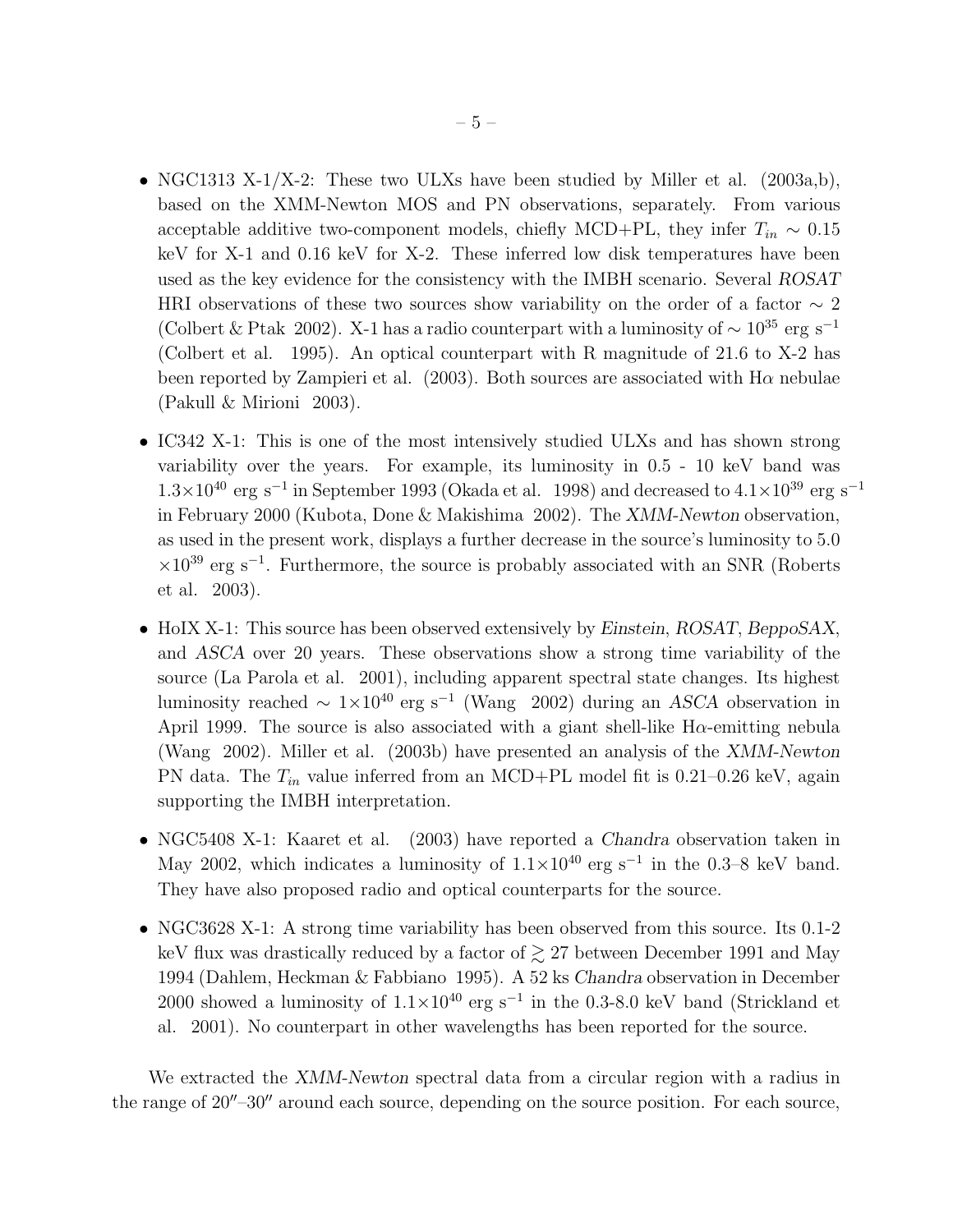the MOS-1 and MOS-2 data were combined. Each spectrum was grouped to contain a minimum 25 counts per bin. The corresponding background spectrum was taken from a concentric annulus, removing any apparent sources enclosed. A response matrix file and auxiliary response file were produced using the SAS tasks rmfgen and arfgen. The MOS and PN spectra are jointly fitted to tighten the constraints on spectral parameters.

#### 3. Description of the CMCD Model

The construction of the CMCD model has been detailed in Paper I, including a discussion of various assumptions, comparisons with previous works, and an application to the broad-band BeppoSAX spectra of the stellar mass BH candidate XTE J2012+381 in our Galaxy. This application successfully removes the need for the varying inner disk radius and makes the specific predictions of both the size of the corona and the inclination angle of the accretion disk as well as a more reliable estimate of both  $T_{in}$  and  $R_{in}$  (Paper I).

We have also applied the model to the spectral analysis of the two persistent X-ray binaries, LMC X-1 and LMC X-3, which contain BH candidates (Yao et al. 2004, Paper II). Our derived foreground absorption column density  $(N_H)$  values, BH masses, and system inclinations are all consistent with those from the independent measurements based on optical and X-ray grating spectral data. These tests demonstrate the applicability and predictive capability of the CMCD model in the study of accreting BH systems.

Here we briefly describe the implementation of the CMCD model for the study of ULXs. For simplicity, we assume that the corona around the disk is spherical and that the electron energy distribution in the corona takes a thermal form, as in some previous works (e.g. Titarchuk 1994; Hua & Titarchuk 1995; Poutanen & Svensson 1996). In Paper I, we also used the "slab" geometry, which may be considered to be the opposite extreme of the spherical corona shape. However, we note that these two different geometries do not make significant differences in the fitted values of our most interested parameters  $(T_{in}$  and the model normalization). The thermal assumption is another approximation. As discussed by Coppi (1999), a more realistic electron energy distribution might be a hybrid between a thermal plasma and a non-thermal high-energy tail. The thermal part would dominate the radiative transfer process in the low energy band, whereas the non-thermal part would be important at high energies (beyond a few tens of keV). Because the XMM-Newton energy band used here is only upto ∼ 10 keV, our results are insensitive to the deviation from the assumed thermal form.

The parameters of the CMCD model are the electron temperature  $(T_c)$ , optical depth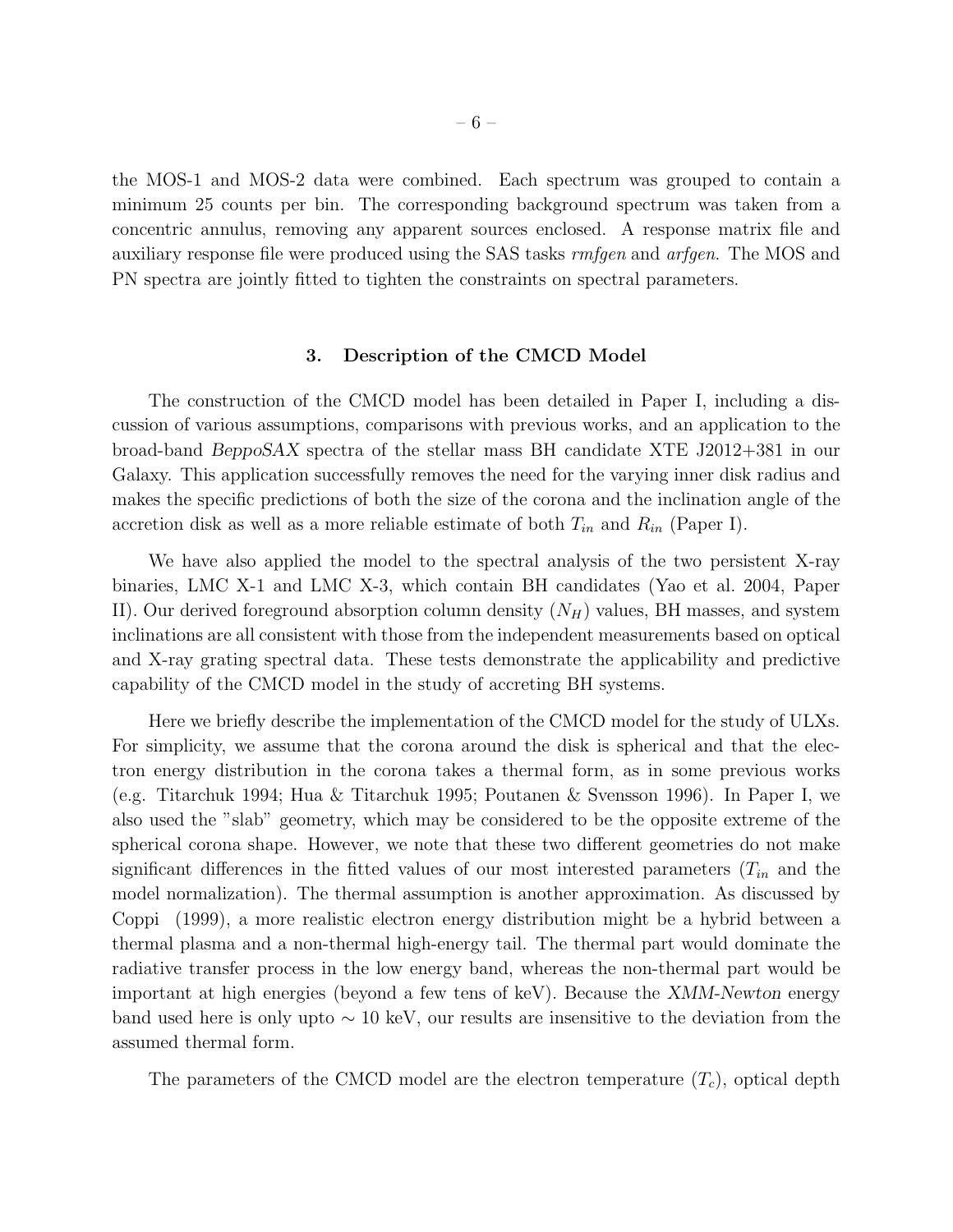$(\tau)$ , and radius of the corona  $(R_c)$  as well as the inner disk temperature  $(T_{in})$  and the disk inclination angle  $(\theta)$ . Fig. 1 illustrates the parameter dependency of the inclination angle-averaged spectra. The spectral dependency on the inclination angle is rather simple; whereas the direct soft disk emission is proportional to cos  $\theta$ , the Comptonized component is not affected.

Our implementation of the CMCD model is in a standard  $XSPEC$  table format<sup>1</sup>. This direct implementation avoids the unnecessary complications and approximations in constructing an analytic expression (if possible) and is convenient for any adjustments and changes in the model. The table contains a grid of spectra:  $T_{in}$  and  $\theta$  values are spaced by steps of 0.1 keV and  $10^{\circ}$  linearly between the range 0.05-2 keV and between  $22.7^{\circ}-79.2^{\circ}$ , whereas  $T_c$ ,  $\tau$ , and  $R_c$  have 4, 7, and 4 steps evenly spaced logarithmically between 10–100 keV, 0–5, and 10–1000 $R_g$  (where  $R_g = GM/c^2$ ), respectively.

In a spectral fit, *XSPEC* automatically interpolates between the spectra in the table and employs a  $\chi^2$  minimization algorithm. The normalization obtained from such a fit is similar to that of the MCD model except without the cosine factor, since the disk projection effect has been taken into account in our simulation, i.e.

$$
K = \left(\frac{R_{in}/\mathrm{km}}{D/10 \mathrm{kpc}}\right)^2,
$$

where D is the distance to the source and  $R_{in}$  is the apparent radius with a peak disk temperature.

We estimate the mass of each putative BH as  $M = \frac{c^2 R'_{in}}{G \alpha}$ , where the inner disk radius,  $R'_{in} = fR_{in}$ , is assumed to be the same as the last stable circular orbit radius around the BH,  $\alpha R_g$  ( $\alpha = 6$  or 1 for a non-spin or extreme spin BH). The factor  $f = \eta (f_{col}f_{GR})^2(\cos\theta/g_{GR})^{1/2}$ includes various corrections that have been dealt with in previous works (Fig. 2):

•  $f_{GR}$  and  $g_{GR}$  relate the apparent and intrinsic radii of the peak disk temperature (Zhang, Cui, & Chen 1997):  $f_{GR}$  is due to the color temperature change caused by the gravitational red shift, and Doppler shift, whereas  $g_{GR}$  is due to the integrated flux change caused by the gravitational focusing, time dilation and Doppler boostering. Both factors depend on the BH spin and  $\theta$  and account for General Relativity effects. We estimate the factors from the quadratic interpolation of the tabulated values obtained by Zhang, Cui, & Chen (1997).  $g_{GR}$  and  $f_{GR}$  are in the ranges of 0.036 to 0.797 and of 0.355 to 1.657, compared to  $g_{GR} = \cos(\theta)$ , and  $f_{GR} = 1$  in Newtonian case.

<sup>&</sup>lt;sup>1</sup>ftp://legacy.gsfc.nasa.gov/caldb/docs/memos/ogip 92\_009/ogip 92\_009.ps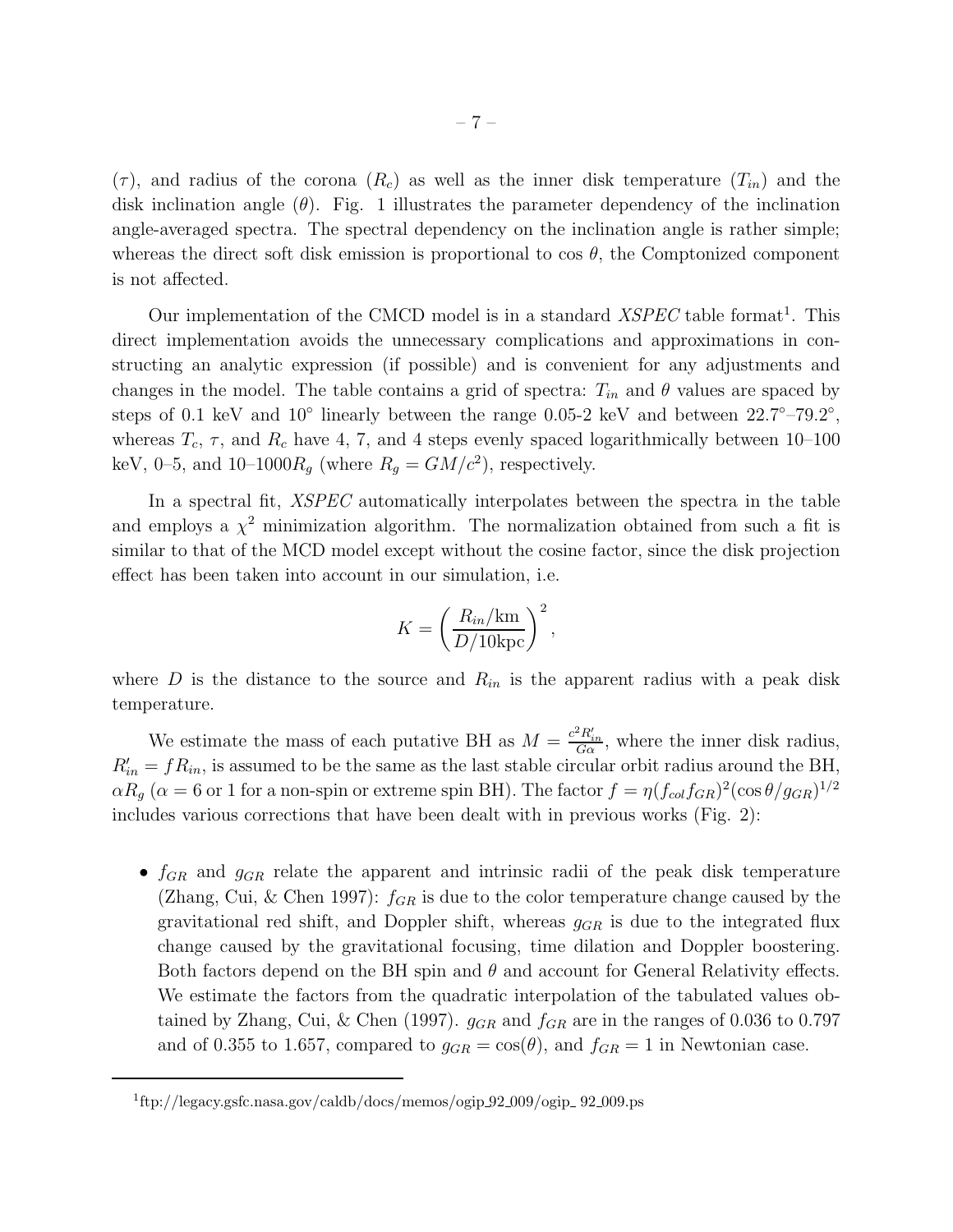- $f_{col}$  is the spectral hardening correction factor (Ebisuzaki, Hanawa & Sugigoto 1984). Because of the high temperature at the inner disk region, which is responsible for the bulk of the emission, the inverse-Compton scattering at the surface of the disk becomes important (Ross, Fabian, & Mineshige 1992). The hardening of the spectrum effectively results in an underestimate of the inferred radius from the spectral fitting. This spectral hardening correction factor  $(f_{col} = 1.7)$  has been calculated by Shimura & Takahara (1995) by solving the disk structure and radiative transfer self-consistently. The above corrections give the intrinsic radius for peak disk temperature.
- $\eta$  is the ratio between the  $R'_{in}$  and the intrinsic radius for peak disk temperature. We use  $\eta$ =0.7 (non-spin) and 0.77 (extreme spin) derived by Zhang, Cui, & Chen (1997), based on a fully relativistic calculation. In Newtonian case,  $\eta = 1$ .

#### 4. Results

We summarize the results from our spectral fitting with the commonly-used MCD, PL, and MCD+PL models (Table 3) as well as the CMCD model (Table 4). The XMM-Newton spectra of these sources are of the highest quality available for ULXs, which allows us to test whether or not they can be characterized by these models. Table 3 shows that either PL or MCD alone can be rejected at a confidence greater than  $4\sigma$  for four out of the six sources. IC 342 X-1 can be fitted reasonably well with either MCD or PL, although the latter is significantly better. The MCD model alone gives an acceptable fit to NGC3628 X-1, but the inferred  $T_{in}$  value ( $\sim 1.9 \text{ keV}$ ) is much too high to be consistent with the IMBH interpretation. The additive MCD+PL combination is acceptable for all the sources, but it also changes the same spectral parameters drastically. For example,  $T_{in}$  for IC 342 X-1 is reduced by a factor of  $\sim 4$ , compared to the MCD fit. Let us now compare the results in Table 3 with those from the previous studies of the individual sources:

- NGC1313 X-1/X-2: Our results on these sources are fully consistent with those from Miller et al. (2003a,b). Their results are based on the same XMM-Newton observations, but with MOS and PN data analyzed independently, whereas ours are obtained from the joint-fits of the data.
- IC342 X-1: Kong (2003) and Bauer et al. (2003) have shown that both PL and MCD models give satisfactory fits to the same XMM-Newton spectrum of this source. Our results are generally consistent with theirs. Our  $N_H$  value is slightly smaller than that obtained by Kong (2003; 5.14  $\times 10^{21}$  versus 6.0 $\times 10^{21}$  cm<sup>-2</sup>), but is consistent with that from Bauer et al.  $(2003)$  within the quoted statistical errors. Such small,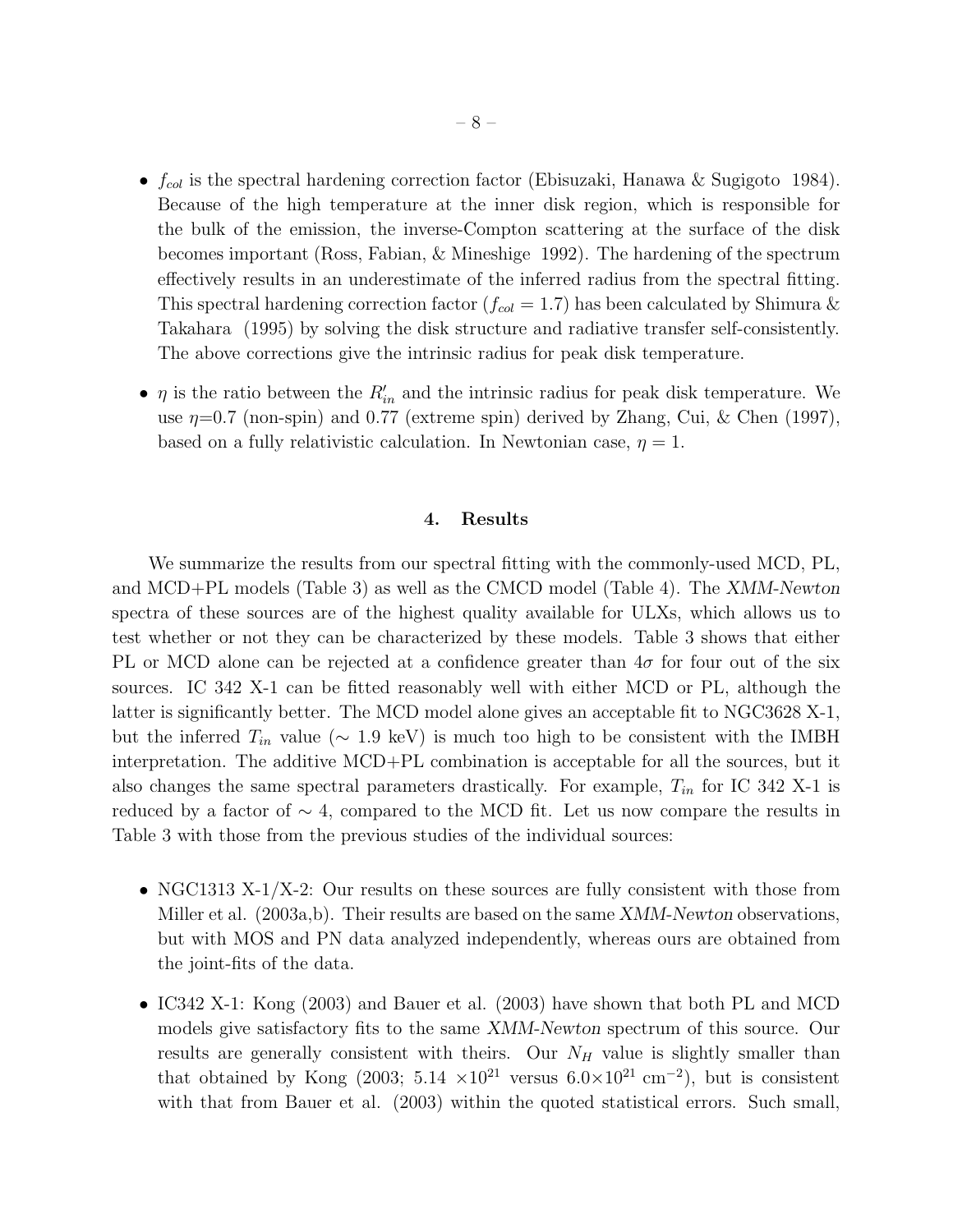though statistically significant, difference can presumably be due to various possible subtle differences in the data reduction and analysis (e.g., spectral extraction radius and binning).

- HoIX X-1: Whereas individual spectra of this source from previous X-ray observations can be modeled satisfactorily with either PL or MCD (La Parola et al. 2001; Wang 2002), these models are not acceptable for the XMM-Newton data. Our MCD+PL results are consistent with those reported by Miller et al. (2003b), who analyzed only the PN data. We find that the two separate observations give considerably different spectral parameters, especially the PL index. Furthermore, the luminosity of the source during these XMM-Newton observations is the highest known, about a factor of 2 greater than the previous record (Wang 2002).
- NGC5408 X-1: The MCD+PL model gives a marginally acceptable fit to the XMM-Newton spectrum. The same model was shown to be satisfactory for the Chandra data (Kaaret et al. 2003). Our fitted spectral parameters and the source luminosity are marginally consistent with those from Kaaret et al. (2003) within their respective uncertainties.
- NGC3628 X-1: Our obtained  $T_{in}$  for the MCD fit is higher than the value from the Chandra data (Strickland et al. 2001), 1.87 versus 1.38 keV. This change in  $T_{in}$  could be due to the variability of the source. However, the higher  $N_H$  value from the Chandra data may be due to the low-energy sensitivity degradation of the ACIS-S with time, which was apparently not corrected in the work (the correction software was only available recently).

Table 4 shows that the CMCD model fits are satisfactory (or cannot be rejected at  $\gtrsim 2\sigma$ confidence) to all the sources (Fig. 3). Both  $N_{\rm H}$  and  $T_{in}$  are well constrained. In particular, the  $T_{in}$  values are within a range of ~ 0.1–0.3 keV, although the upper limit for IC342 X-1 can reach  $\sim$  1.3 keV. For both  $N_H$  and  $T_{in}$  values, the CMCD and MCD+PL models are consistent with each other, within the statistical uncertainties.

## 5. Discussions

The satisfactory fits of the CMCD model to the XMM-Newton spectra of our selected ULXs suggest that they are consistent with the IMBH interpretation. In particular, the model does not have the high  $T_{in}$  problem as is faced by the MCD model. The problem is apparently caused by the neglect of Comptonization in the model. Although this neglect is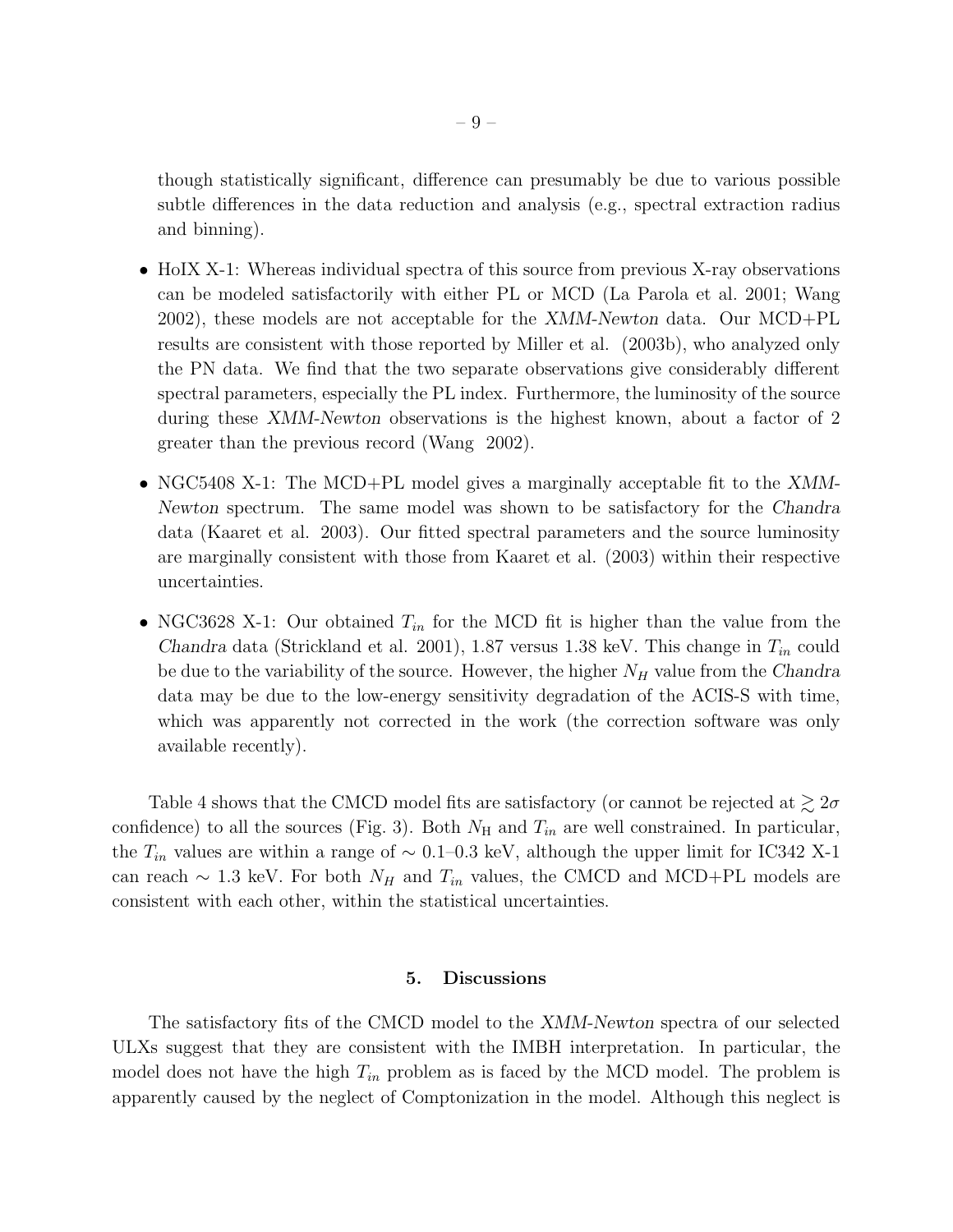statistically allowed when both the counting statistics and the energy band coverage of an observed spectrum are poor, the fitted spectral parameters are far from being physical. We conclude that the MCD model alone should not be used in the interpretation of ULXs as IMBHs.

We confirm that both  $T_{in}$  and  $N_H$  inferred from the MCD+PL model are reasonably accurate for the sources considered here. This apparent agreement between the CMCD and MCD+PL models suggests that the latter model as a whole is mathematically a good representation of the former model, at least for the IMBH candidates considered here. This is rather surprising when one considers the over-simplifications in the MCD+PL model, as discussed in §1. It appears that the nonphysical extrapolation of the PL to the low energy nearly compensates the failure to include the radiation transfer loss of soft disk photons. However, this does not mean that the MCD+PL model could be used to describe the Comptonized disk emission in general. The various nonphysical effects can cause problems for other sources, especially those with higher  $T_{in}$  values ( $\sim 1$  keV; see the discussion in §3; e.g., LMC X-1 and LMC X-3; Paper II).

In comparison, the CMCD model provides more reliable measurements of the disk parameters as well as unique constraints on the physical properties of the coronae. In the following, we briefly discuss both the function of these new parameters and the physical reason for their different degrees of constraints:

- The opacity  $\tau$  is relatively well constrained, which is the key parameter that determines the total number of Comptonized photons (e.g., Fig. 4). For example, IC 342 X-1 with the largest best-fit  $\tau$  value appears to have the disk emission nearly completely Comptonized, explaining why the spectrum of the source can be characterized by a PL alone. Also for this source, because the saturated Comptonization dominates over the thermal emission, the constraints on  $T_{in}$ ,  $R_{in}$ , and eventually on BH mass are very weak.
- The corona electron temperature  $T_c$  is chiefly responsible for the overall energy extent of the Comptonized spectral component. Because  $T_c$  is  $\gtrsim 30$  keV for all the sources, the high-energy turning-off of the component is well beyond the XMM-Newton band limit. Therefore, the data do not constrain the upper limit of  $T_c$ . The lower limit is determined because a minimum electron energy is needed to up-scatter soft disk photons to the high energies covered by the spectra.
- Whereas the nearly isotropic Comptonized flux is barely affected by the disk inclination angle  $\theta$ , the observed strength of the soft disk component is proportional to  $\cos(\theta)$ . In a spectral fit, however, this difference in the disk inclination dependence may be partially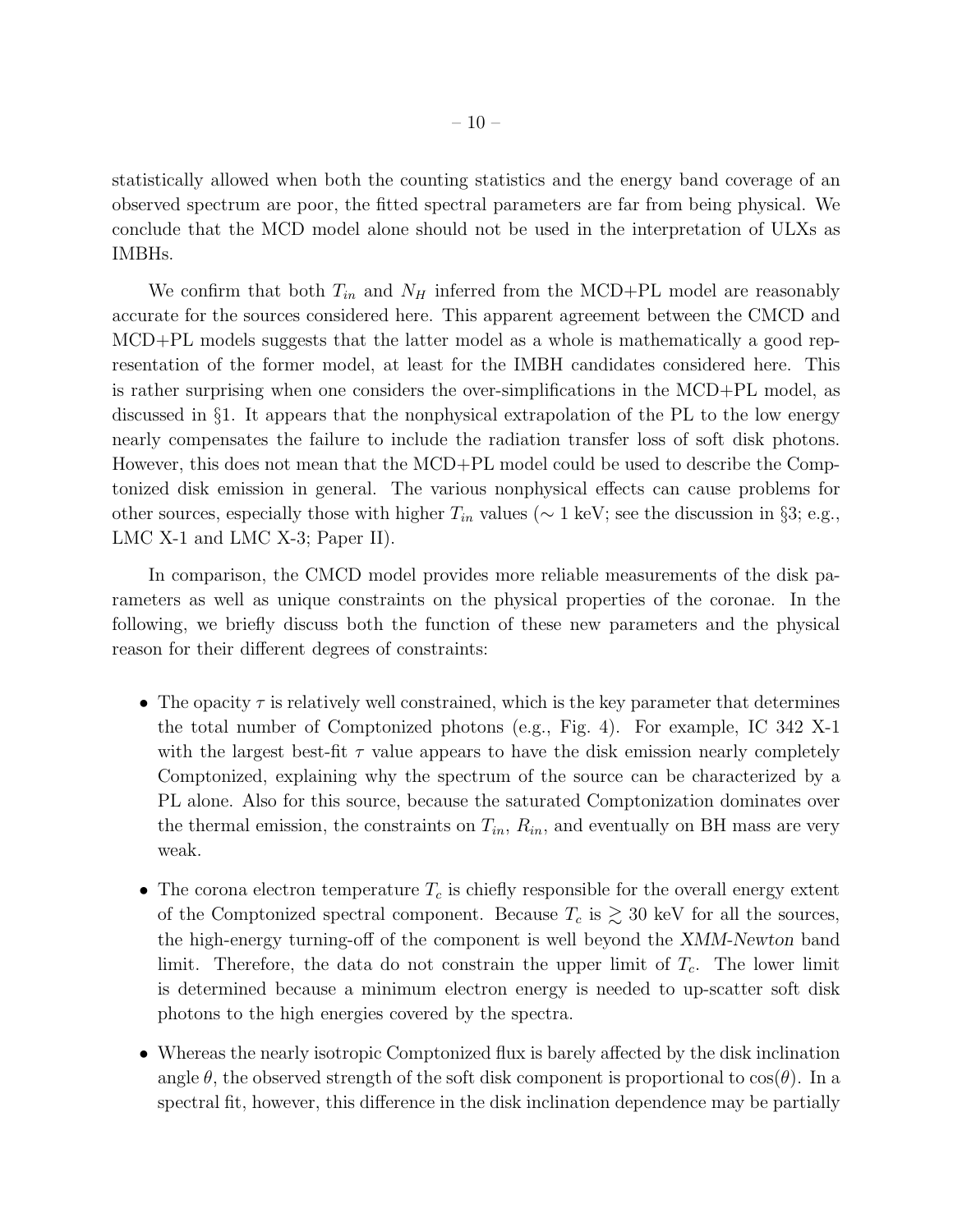compensated by a change in the  $\tau$  value. But if  $\theta$  is large (for a nearly edge-on disk), its geometric effect cannot be canceled by adjusting other parameters, which would also effectively alter the spectral shapes of both the disk and Comptonized components in a spectral fit (e.g., Fig. 4). Consequently, we may constrain the upper limit to  $\theta$ . This constraint, though not very tight, is important for the estimation of the BH masses  $(S3)$ .

•  $R_c$  determines the effective corona radius, within which the disk emission is most affected by the Comptonization. Photons from larger radii have relatively little chance to be scattered and may contribute to the un-Comptonized disk component even if  $\tau$  is large  $(\geq 1)$ . But the amount of soft X-ray radiation from the disk also decreases with the increasing radius. The combination of these two effects may thus place a constraint on  $R_c$ .

Apparently, these parameters are correlated in a spectral fit. This, together with the limited counting statistics and bandwidth of the data, explains why the parameters are not tightly constrained. Nevertheless, the results presented above demonstrate the potential of the CMCD model to shed new insights into the physical properties of the accretion disk coronae, in addition to a more reliable mass estimate of the putative BHs.

Table 5 includes our estimated BH masses, assuming no spin and the best-fit  $\theta$  values. The typical BH mass is in the range of  $\sim 10^3 - 10^4$  M<sub>☉</sub>, although the upper limit for IC 342 X-1 is slightly higher. If a BH spins rapidly, the inferred BH mass could be several times higher than the value quoted in the table (depending on  $\theta$ ; Fig. 2).

Assuming that the bolometric luminosity (estimated in the 0.05–100 keV range)  $L_{bol} =$  $0.1\dot{M}c^2$ , we further estimate the accretion rate  $\dot{M}$  for each source (Table 5), which is in the range of  $1-10 \times 10^{-6}$  M<sub>o</sub>yr<sup>-1</sup>.

The present work represents, at most, an incremental step in developing a fully selfconsistent model for accreting BH systems. The CMCD model used here deals only with the Comptonization by static disk coronae. To study the dynamics, one needs to understand the formation and evolution of the coronae as well as the physics of the accretion disks. We also have not considered other proposed scenarios that may explain some of the ULXs; e.g., the anisotropic emission of the radiation (King et al. 2001), the relativistic motion of the X-ray-emitting plasmas (Fabrika & Mescheryakov 2001), and the possible super-Eddington emission (Begelman 2002). Spectral models for such scenarios, yet to be developed, need to account for the apparent presence of the soft thermal component, in addition to the power law, for these sources except in the case of IC 342 X-1. The bottom line here is that the XMM-Newton spectra are consistent with the IMBH interpretation of the sources.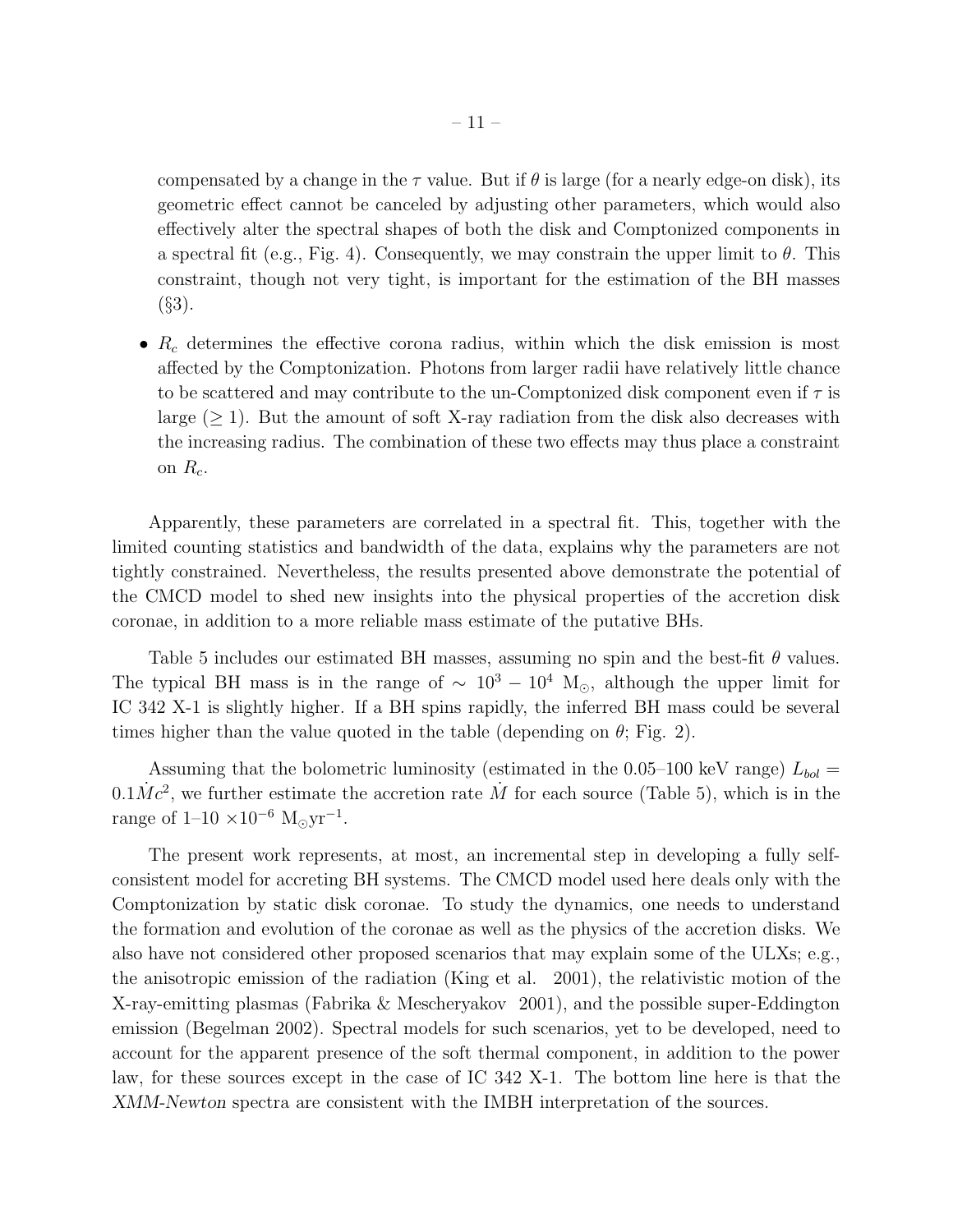We thank Xiaoling Zhang for useful discussions and the referee for many thoughtful comments that helped in improving the presentation of the paper. This work is supported by the NASA LTSA grant NAG5-8935.

#### REFERENCES

- Arnaud, K. A. 1996, in Astronomical Data Analysis Software and Systems V (ASP Conf. Series volume 101), eds. Jacoby G. and Barnes J., p17
- Bauer, F. E., Brandt, W. N., & Lehmer, B. 2003, AJ, 126, 2797
- Begelman, M. C. 2002, ApJ, 568, L97
- Campana, S., et al. 2002, A&A, 382, 163
- Colbert, E. J. M., et al. 1995, ApJ, 446, 177
- Colbert, E. J. M. & Mushotzky, R. F. 1999, ApJ, 519, 89
- Colbert, E. J. M. & Ptak, A. F. 2002, ApJ, 143, 25
- Coppi, P. S. 1999, Invited review at the workshop "High Energy Processes in Accreting Black Holes", eds. J. Poutanen and R. Svensson, ASP Conf. Series, Vol. 161, p. 375 (astro-ph/9903158)
- Cropper, M. et al. 2003, MNRAS, in press (astro-ph/0311302)
- Dahlem, M., Heckman, T. M., & Fabbiano, G. 1995, ApJ, 442, L49
- Dickey, J. M. & Lockman, F. J. 1990, ARA&A, 28, 215
- Ebisuzaki, T., Hanawa, T. & Sugigoto, D. 1984, PASJ, 36, 551
- Fabbiano, G. 1989, ARA&A, 27, 87
- Fabrika, S. & Mescheryakov, A. 2001, to be published in High Angular Resolution in Astronomy, ed. R. Schilizzi et al. , (ASP Publication) (astro-ph/0103070)
- Freedman, W. L., et al. 1994, ApJ, 427, 628
- Hua, X.-M. & Titarchuk, L. 1995, ApJ, 449, 188
- Kaaret, P., et al. 2003, Science, 299, 365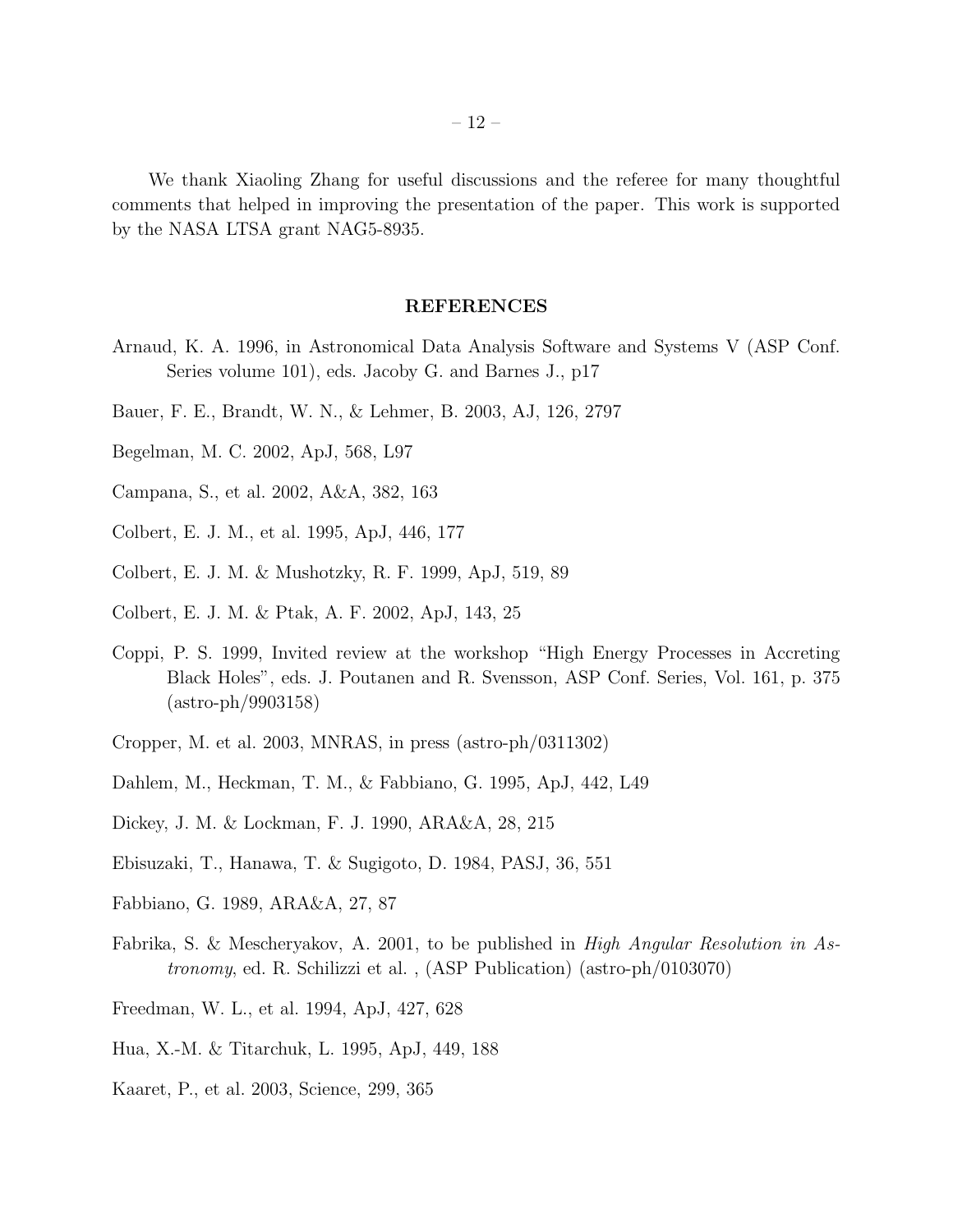- Karachentsev, I. D., et al. 2002, A&A, 385, 21
- King, A. R., et al. 2001, ApJ, 552, 109
- Kong, A. K. H. 2003, MNRAS, 346, 265
- Kubota, A., Makishima, K., & Ebisawa, K. 2001, ApJ, 560, L147
- Kubota, A., Done, C., & Makishima, K. 2002, MNRAS, 337, 11
- La Parola, V., et al. 2001, ApJ, 556, 47
- Makishima, K., et al. 1986, ApJ, 308, 635
- Makishima, K., et al. 2000, ApJ, 535, 632
- Miller, M. C., & Colbert, E. J. M. 2003, Modern Physics D., in press (astro-ph/0308402)
- Miller, J. M., Fabbiano, G., Miller, M.C., & Fabian, A. C. 2003a, ApJ, 585, L37
- Miller, J. M., Fabian, A. C. & Miller, M.C. 2003b, ApJ, submitted (astro-ph/0310617)
- Okada, K., et al. 1998, PASJ, 50, 25
- Page, M. J., et al. 2003, MNRAS, 345, 639
- Pakull, M. W., & Mirioni, L. 2003, RevMexAA, 15, 197
- Poutanen, J., & Svensson, R. 1996, ApJ, 470, 249
- Roberts, T. P., et al. 2003, MNRAS, 342, 709
- Ross, R. R., Fabian, A. C., & Mineshige, S. 1992, MNRAS, 258, 189
- Saha, A., Claver, J., & Hoessel, J. G. 2002, ApJ, 124, 861
- Shimura, T., & Takahara, F. 1995, ApJ 445, 780
- Soifer, B. T., et al. 1987, ApJ, 320, 238
- Strickland, D. K., et al. 2001, ApJ, 560, 707
- Strohmayer, T. E., & Mushotzky, R. F. 2003, ApJ, 586, L61
- Titarchuk, L. 1994, ApJ, 434, 570
- Tully, R. B. 1988, Nearby Galaxies Catalog (Cambridge Univ. Press)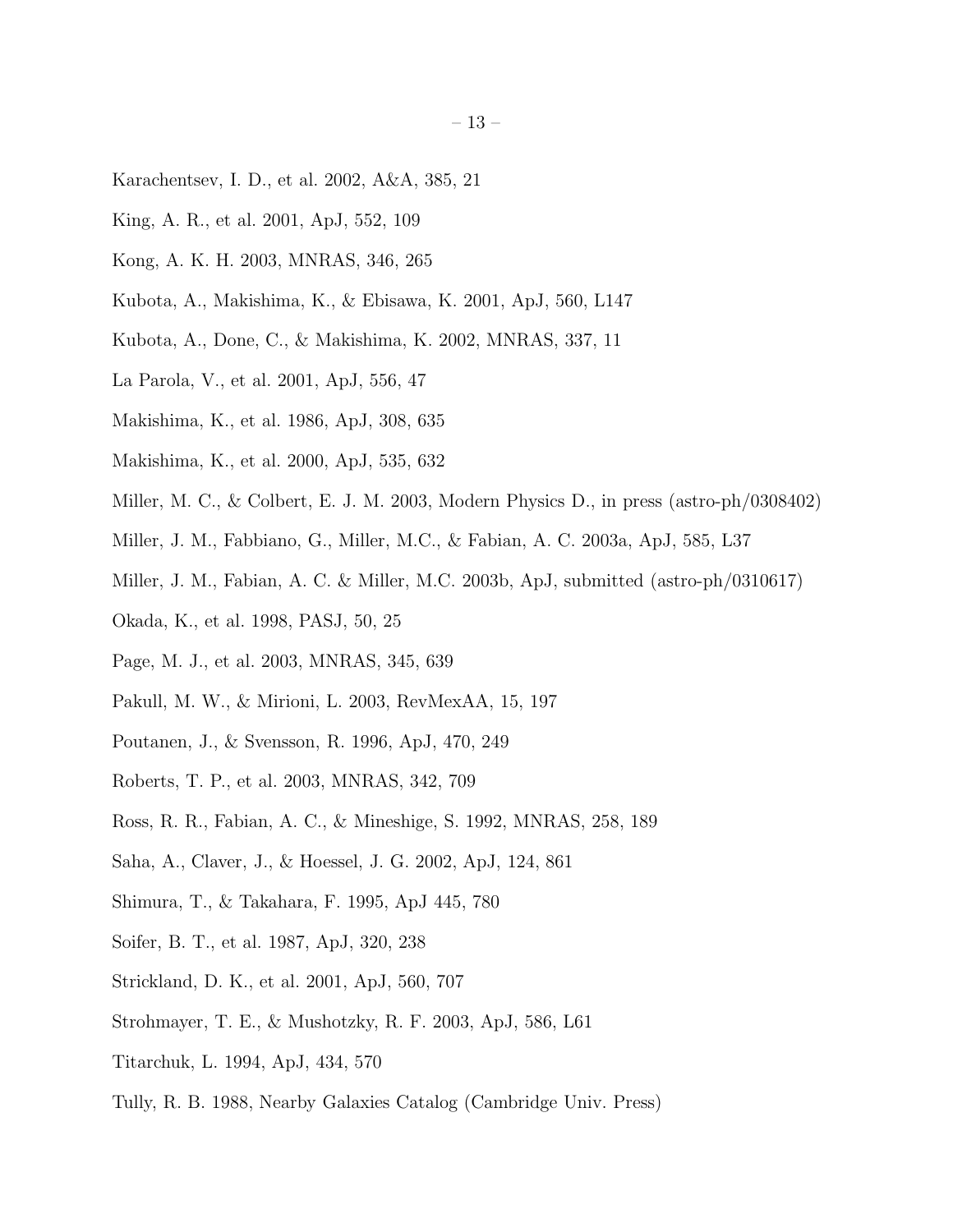- van der Marel, R. P. 2003, in Carnegie Observatories Astrophysics Series, Vol. 1: Coevolution of Black Holes and Galaxies, ed. L. C. Ho (Cambridge: Cambridge Univ. Press), 2003, in press (astro-ph/0302101)
- Wang, Q. D. 2002, MNRAS, 332, 764
- Yao, Y. et al. 2003, ApJ, submitted (astro-ph/0303535) (Paper I)
- Yao, Y. et al. 2004, in preparation (Paper II)
- Young, J. S., & Scoville, N. Z. 2002, ARA&A, 29, 531
- Zampieri, L., et al. 2003, Proc. of the BeppoSAX Symposium: "The Restless High-Energy Universe" (Amsterdam, May 5-8, 2003), E.P.J. van den Heuvel, J.J.M. in 't Zand, and R.A.M.J. Wijers (Eds), Nucl. Physics B. Suppl. Ser., Elsevier (astro-ph/0309687)
- Zhang, S. N., Cui, W., & Chen, W. 1997, ApJ, 482, L155

This preprint was prepared with the AAS IATEX macros v5.2.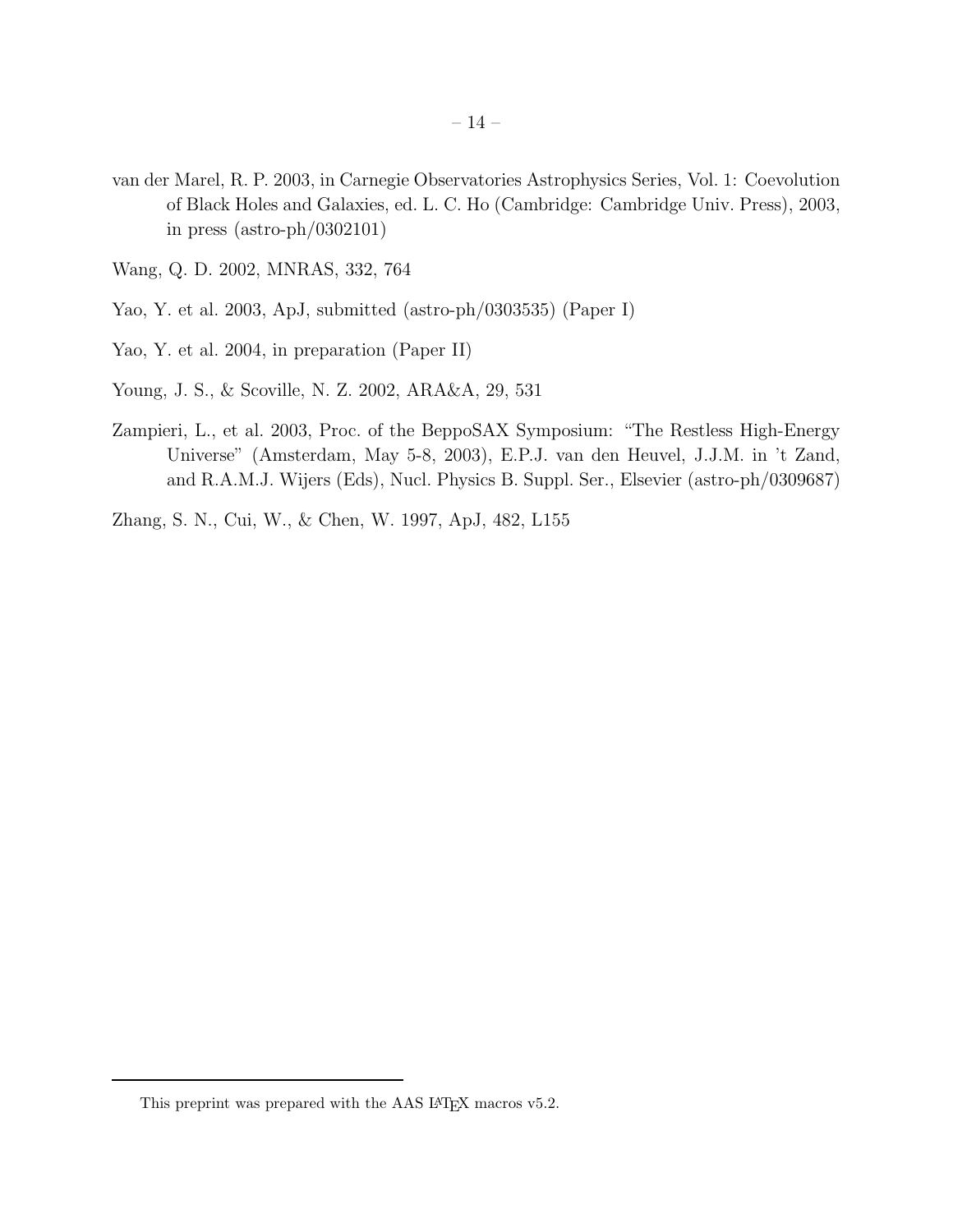

Fig. 1.— Spectral dependencies on the electron temperature  $T_c$  (a), opacity of the corona  $\tau$  (b), inner disk temperature  $T_{in}$  (c) and the corona size  $R_c$  (d). Definitions of the listed parameters are given in the text.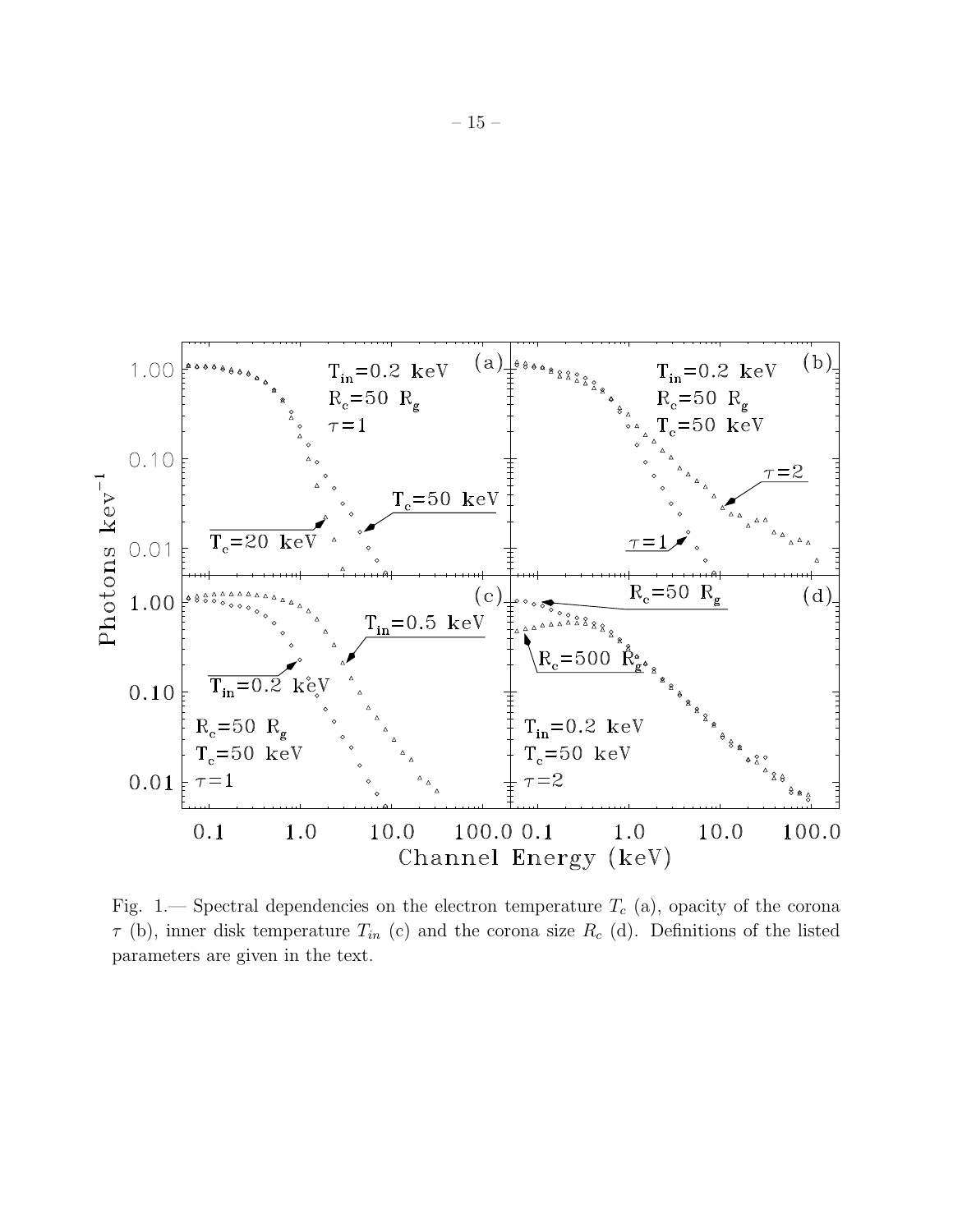

Fig. 2.— The combined  $R_{in}$  correction factor f vs. the disk inclination angle  $\theta$  (the scale at the top), or  $cos(\theta)$  (at the bottom). Solid line: Newtonian case; dashed line: non-spin case; and dotted line: extreme spin case. The figure is based on Table 1 of Zhang, Cui, & Chen (1997).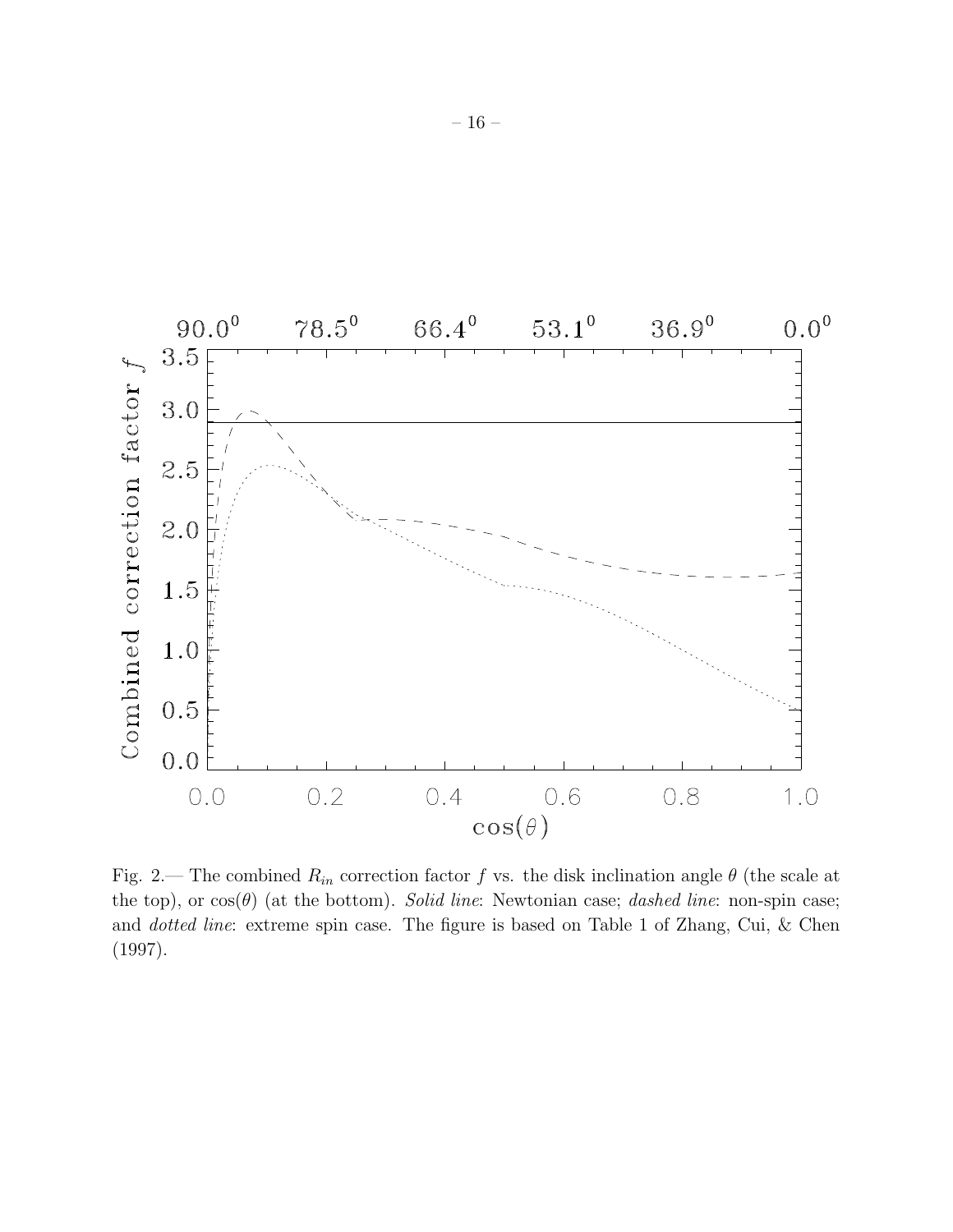

Fig. 3.— Model fits to the XMM-Newton spectra of ULXs: NGC1313 X-1 (top left), NGC1313 X-2 (top right), IC342 X-1 (middle left), HoIX X-1 (OBS 1 only for clarity; middle right), NGC5408 X-1 (bottom left), and NGC3628 X-1 (bottom right). The solid line shows the fit of the CMCD model. For each source, the model is jointly applied to the PN spectrum (which always has a higher flux) as well as to the MOS 1 & 2 spectra.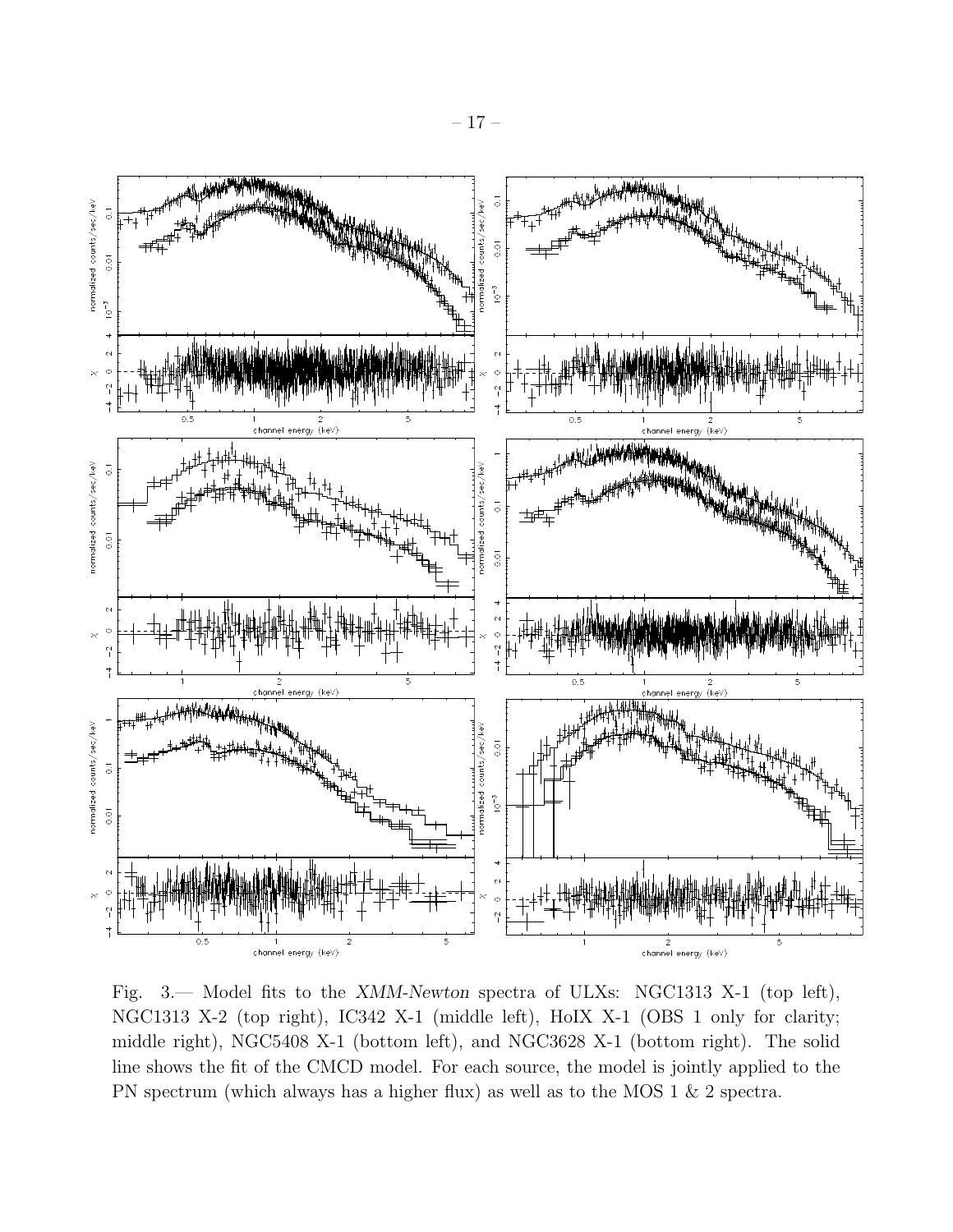

Fig. 4.— Illustration of the spectral dependence on the corona opacity  $\tau$  and disk inclination  $\theta$  in the MCD model of HoIX X-1: the absorption-corrected best-fit CMCD model (dashed line); the corresponding MCD model before Comptonization (solid line); the absorptioncorrected best-fit CMCD model with inclination fixed at  $\theta = 80^{\circ}$  (dotted line).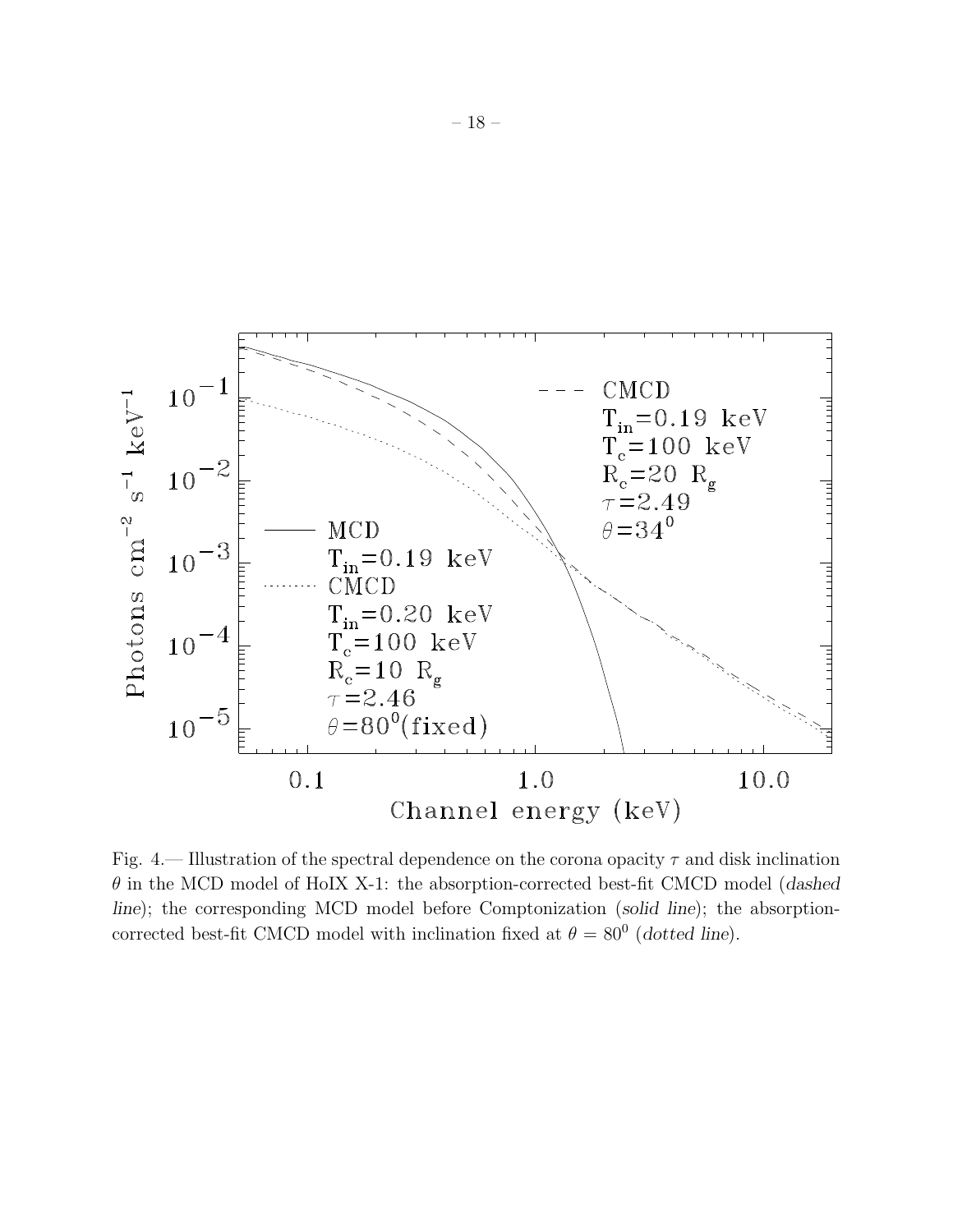Table 1. Selected ULXs and XMM-Newton Observations

| Galaxy                                                                                      | Hubble<br>Type                       | D<br>(Mpc)                       | $N_{\rm HI}$<br>$(10^{21} \text{cm}^{-2})$ | <b>OBS</b><br>ID                                                                 | OBS Date<br>$\text{(mm/dd/yy)}$                                      | MOS1<br>(ksec)                                                        | MOS <sub>2</sub><br>(ksec)                                            | ΡN<br>(ksec)                                                       | Filter                                               |
|---------------------------------------------------------------------------------------------|--------------------------------------|----------------------------------|--------------------------------------------|----------------------------------------------------------------------------------|----------------------------------------------------------------------|-----------------------------------------------------------------------|-----------------------------------------------------------------------|--------------------------------------------------------------------|------------------------------------------------------|
| NGC1313 X-1/X-2<br>IC342 X-1<br>$HoIX X-1$<br>(or $M81 X-9$ )<br>NGC5408 X-1<br>NGC3628 X-1 | SB(s)d<br>Scd<br>Im<br>IB(s)m<br>Sbc | 3.7<br>3.3<br>3.6<br>4.8<br>10.0 | 0.40<br>3.03<br>0.40<br>0.57<br>0.22       | 0106860101<br>0093640901<br>0112521001<br>0112521101<br>0112290601<br>0110980101 | 10/17/00<br>02/11/01<br>04/10/02<br>04/16/02<br>08/08/01<br>11/27/00 | 28.9/29.3<br>9.5/9.8<br>10.0/10.1<br>7.9/10.8<br>5.9/7.5<br>42.2/54.5 | 28.9/29.2<br>9.5/9.8<br>10.0/10.1<br>7.9/10.8<br>5.9/7.5<br>42.3/54.6 | 28.4/31.6<br>5.0/5.9<br>6.8/7.8<br>7.4/8.5<br>4.2/5.0<br>32.2/50.7 | medium<br>medium<br>thin1<br>thin1<br>thin1<br>thin1 |

Note.  $-D$  is the galaxy distance: NGC1313 (Tully 1988), IC342 (Saha, Claver, & Hoessel 2002), HoIX (Freedman et al. 1994), NGC5408 (Karachentsev et al. 2002), and NGC3628 (Soifer et al. 1987), whereas the N<sub>HI</sub> values are all from the Galactic HI survey by Dickey & Lockman (1990). Exposure time of MOS1, MOS2, and PN are listed as the cleaned time interval used for our analysis/original exposure time.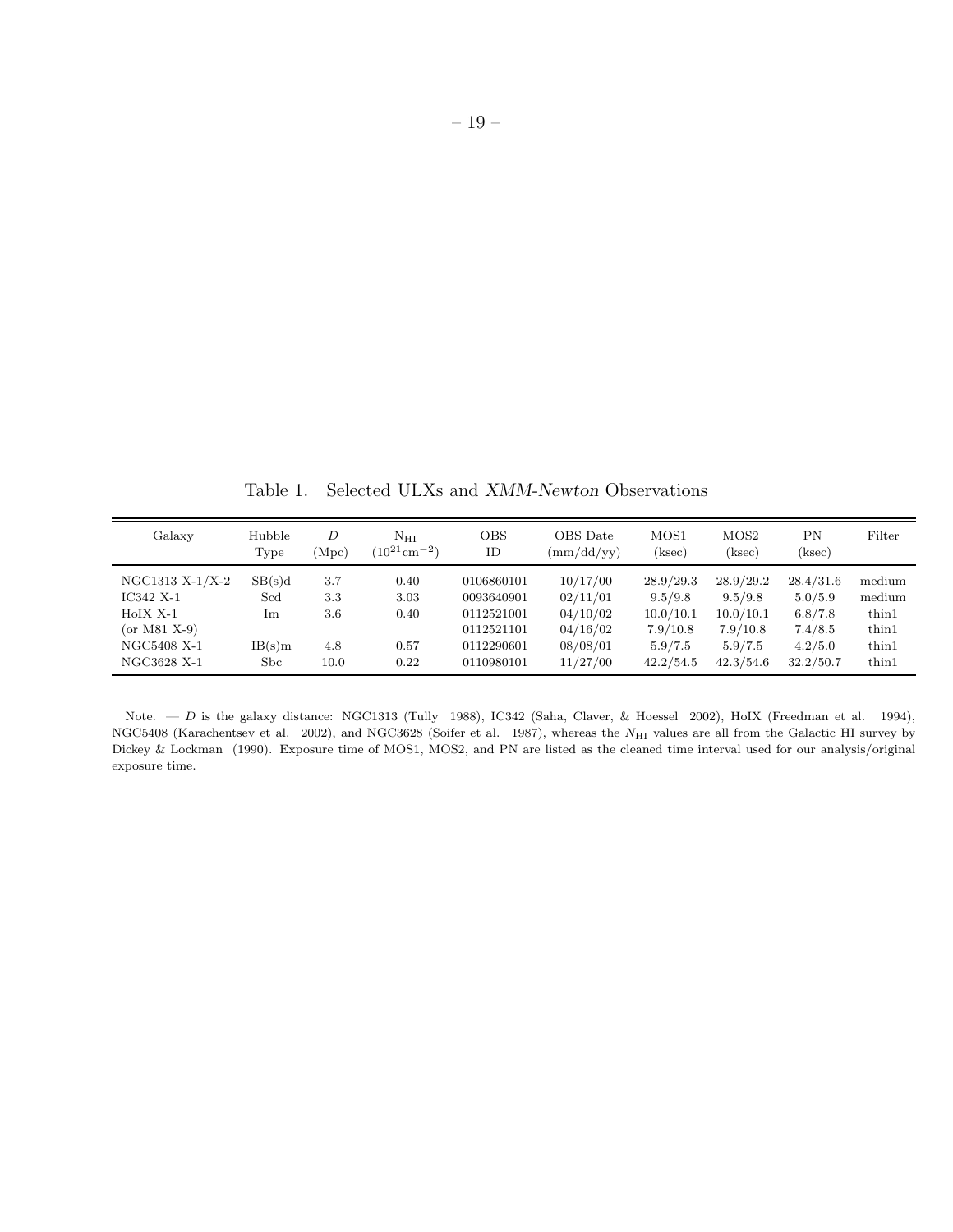| ULXs        | R.A.<br>(J2000) | Dec.<br>(J2000) | δ<br>(') |
|-------------|-----------------|-----------------|----------|
| NGC1313 X-1 | 3:18:20.21      | $-66:29:10.7$   | 0.83     |
| NGC1313 X-2 | 3:18:22.62      | $-66:36:05.9$   | 6.2      |
| IC342 X-1   | 3:45:55.46      | 68:04:54.2      | 5.0      |
| $HoIX X-1$  | 9:57:53.50      | 69:03:47.8      | 2.2      |
| NGC5408 X-1 | 14:03:19.62     | $-41:23:00.2$   | 0.42     |
| NGC3628 X-1 | 11:20:16.23     | 13:35:15.0      | 0.12     |

Table 2. Positions of the Selected ULXs

Note. — The X-ray source positions are from the XMM-Newton observations, whereas  $\delta$  is the projected offset of each source position from the respective galactic center obtained from NED.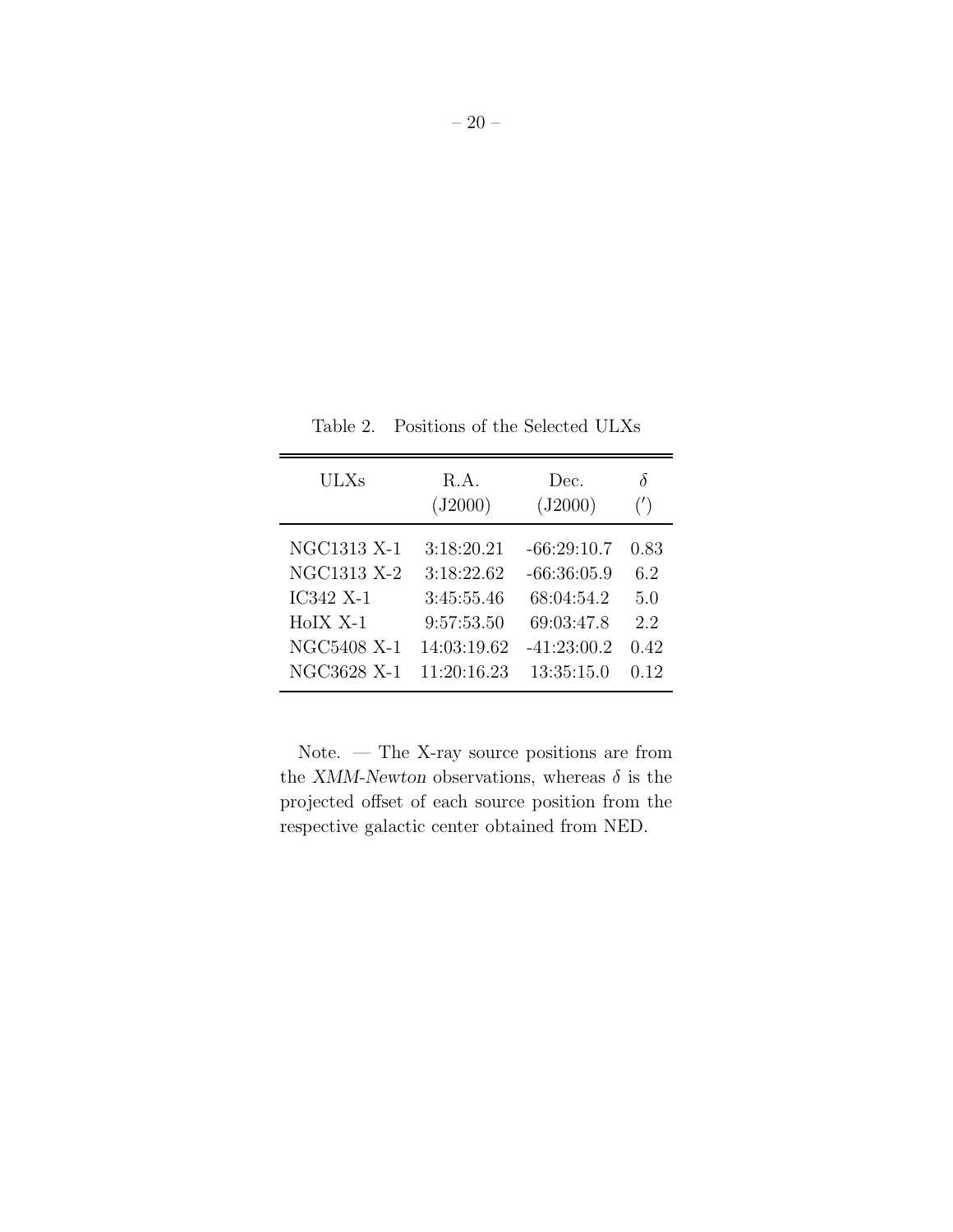Table 3: Results from spectral fits with the PL, MCD, and PL+MCD models

| Source           | Model      | $N_H$ (10 <sup>21</sup> cm <sup>-2</sup> ) | $\Gamma_p$ or $T_{in}$ (keV) | $K_{PL}or K_{MCD}$   | $\chi^2/\text{dof}$ |
|------------------|------------|--------------------------------------------|------------------------------|----------------------|---------------------|
| NGC1313 X-1      | $\rm PL$   | $2.11(2.03-2.19)$                          | $1.95(1.92-1.98)$            | $6.3 \times 10^{-4}$ | 1222/783            |
|                  | <b>MCD</b> | $0.49$ $(0.44 - 0.53)$                     | $1.39(1.36-1.43)$            | 0.031                | 2217/783            |
|                  | $PL+$      | $4.43(4.00-4.86)$                          | $1.81(1.78 - 1.85)$          | $5.51\times10^{-4}$  | 851/781             |
|                  | <b>MCD</b> |                                            | $0.16(0.15 - 0.18)$          | 628                  |                     |
| NGC1313 X-2      | PL         | $2.82(2.68-2.97)$                          | $2.51(2.44 - 2.57)$          | $4.4 \times 10^{-4}$ | 474/352             |
|                  | <b>MCD</b> | $0.78$ $(0.70-0.87)$                       | $0.85(0.81-0.88)$            | $\,0.092\,$          | 858/352             |
|                  | $PL+$      | $3.72(3.14 - 4.41)$                        | $2.23(2.14 - 2.36)$          | $3.3 \times 10^{-4}$ | 386/350             |
|                  | <b>MCD</b> |                                            | $0.18(0.16 - 0.20)$          | 99                   |                     |
| IC342 X-1        | PL         | $5.13(4.56-5.75)$                          | $1.66$ $(1.57-1.76)$         | $5.4 \times 10^{-4}$ | 113/129             |
|                  | <b>MCD</b> | $2.76$ $(2.39-3.16)$                       | $1.91(1.77-2.08)$            | 0.011                | 146/129             |
|                  | $PL+$      | $5.14(3.82 - 9.19)$                        | $1.54(0.78-1.76)$            | $4.5 \times 10^{-4}$ | 112/127             |
|                  | <b>MCD</b> |                                            | $0.50(0.10-0.93)$            | 0.23                 |                     |
| $HoIX X-1 obs.1$ | PL         | $1.81(1.73 - 1.89)$                        | $1.86(1.83 - 1.89)$          | $17 \times 10^{-4}$  | 852/707             |
|                  | $\rm MCD$  | $0.37(0.32 - 0.41)$                        | $1.46(1.42 - 1.50)$          | 0.08                 | 1593/707            |
|                  | $PL+$      | $2.90(2.55 - 3.27)$                        | $1.72(1.66 - 1.74)$          | $14{\times}10^{-4}$  | 706/705             |
|                  | <b>MCD</b> |                                            | $0.20(0.18-2.23)$            | 220                  |                     |
| $HoIX X-1 obs.2$ | PL         | $2.14(2.07-2.22)$                          | $1.94(1.91 - 1.97)$          | $22 \times 10^{-4}$  | 937/769             |
|                  | MCD        | $0.57(0.52 - 0.61)$                        | $1.38(1.35 - 1.42)$          | 0.11                 | 1764/769            |
|                  | $PL+$      | $3.49(3.08 - 3.94)$                        | $1.86(1.82 - 1.91)$          | $20 \times 10^{-4}$  | 810/767             |
|                  | <b>MCD</b> |                                            | $0.17(0.16 - 0.19)$          | 689                  |                     |
| NGC5408 X-1      | PL         | $1.96(1.80-2.15)$                          | $3.79$ $(3.67-3.93)$         | $13 \times 10^{-4}$  | 393/260             |
|                  | MCD        | $0.40(0.32-0.49)$                          | $0.30(0.29 - 0.31)$          | 21                   | 640/260             |
|                  | $PL+$      | $1.34(1.15-1.65)$                          | $2.56(2.36-2.81)$            | $4.7 \times 10^{-4}$ | 283/258             |
|                  | MCD        |                                            | $0.18(0.16 - 0.19)$          | $285\,$              |                     |
| NGC3628 X-1      | PL         | $6.77(6.26 - 7.32)$                        | $1.78(1.71-1.86)$            | $1.6 \times 10^{-4}$ | 298/246             |
|                  | MCD        | $3.84(3.52 - 4.18)$                        | $1.87(1.77-1.99)$            | $0.003\,$            | 398/246             |
|                  | $PL+$      | $9.53(7.54 - 11.9)$                        | $1.74(1.58-1.89)$            | $1.6 \times 10^{-4}$ | 285/244             |
|                  | MCD        |                                            | $0.23(0.18 - 0.36)$          | 15                   |                     |

Note.  $-\Gamma_p$  is the photon index of the PL model. The normalization of the PL model,  $K_{PL}$ , is defined as photons keV<sup>-1</sup> cm<sup>-2</sup> s<sup>-1</sup> at 1 keV, whereas the normalization of the MCD model,  $K_{MCD}$ , is defined as  $(R_{in}/\text{km})^2 \cos\theta/(D/10 \text{ kpc})^2$ . The uncertainty ranges of the parameters are all at the 90% confidence.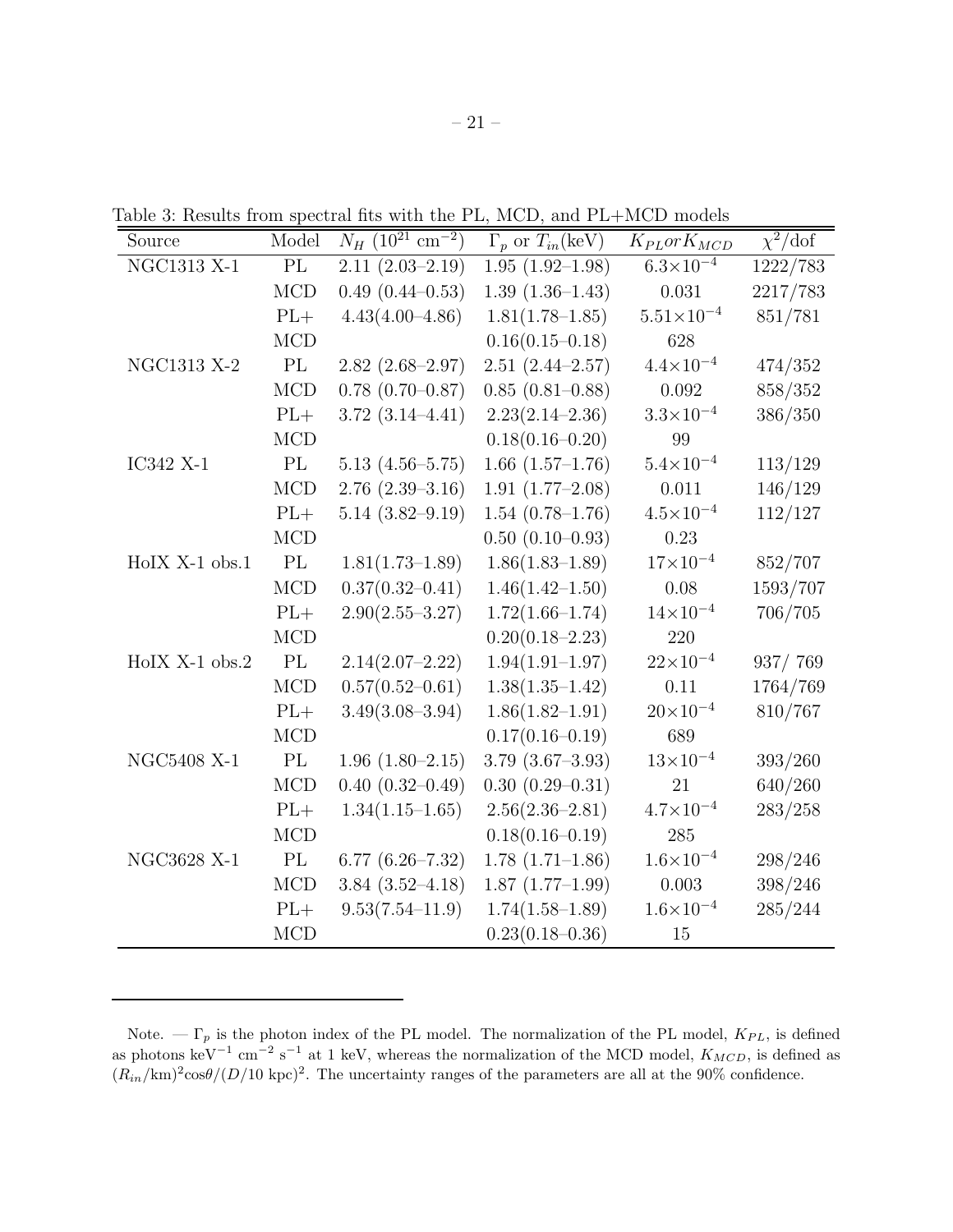Table 4: Results from spectral fits with the CMCD model

| Source             | $N_H(10^{21}$ cm <sup>-2</sup> ) | $T_{in}$ (keV)      | $T_c(\text{keV})$ | $R_c(R_a)$ | $\tau$         | $\theta$ (deg) | $K(10^2)$      | $\chi^2/dof$ |
|--------------------|----------------------------------|---------------------|-------------------|------------|----------------|----------------|----------------|--------------|
| NGC 1313 X-1       | 4.11(3.98, 4.27)                 | 0.199(0.159, 0.201) | $100(95,-)$       | $11(-,15)$ | 2.7(2.4,3.1)   | $23(-,34)$     | 3.4(3.1,6.5)   | 860/779      |
| NGC 1313 X-2       | 3.25(3.09, 3.73)                 | 0.19(0.12, 0.20)    | $99(68,-)$        | 49(24,84)  | 1.0(0.87, 1.4) | $23(-,58)$     | 1.3(0.89, 3.1) | 381/348      |
| IC342 X-1          | 5.23(4.13, 6.53)                 | 0.32(0.05, 1.27)    | $49(28,-)$        | $20(-,-)$  | $5.0(2.3,-)$   | $79(-,-)$      | 0.57(0.01, 49) | 111/125      |
| $HolX$ X-1 $obs.1$ | 3.35(3.12, 3.57)                 | 0.19(0.12, 0.20)    | $100(76,-)$       | 19(10,28)  | 2.5(2.2,3.1)   | $34(-,59)$     | 8.8(5.5,35)    | 710/703      |
| $HolX$ X-1 $obs.2$ | 3.31(3.08, 3.67)                 | 0.18(0.10, 0.20)    | $100(69,-)$       | $22(-,41)$ | 1.9(1.7,3.4)   | $50(-62)$      | 12(6.6,52)     | 816/765      |
| NGC5408 X-1        | 1.31(1.19, 1.39)                 | 0.13(0.11, 0.20)    | $98(66,-)$        | $10(-17)$  | 1.0(0.81, 1.4) | $25(-, 53)$    | 9.5(2.1,27)    | 279/256      |
| NGC3628 X-1        | 9.79(7.97, 11.85)                | 0.21(0.12, 0.31)    | $100(33,-)$       | $22(-,42)$ | $2.6(2.1,-)$   | $23(-,73)$     | 0.49(0.1, 4.7) | 283/242      |

Note. — The upper limit of our current table model for  $T_c$  is 100 keV. The symbol '–' indicates that the limit is not constrained.